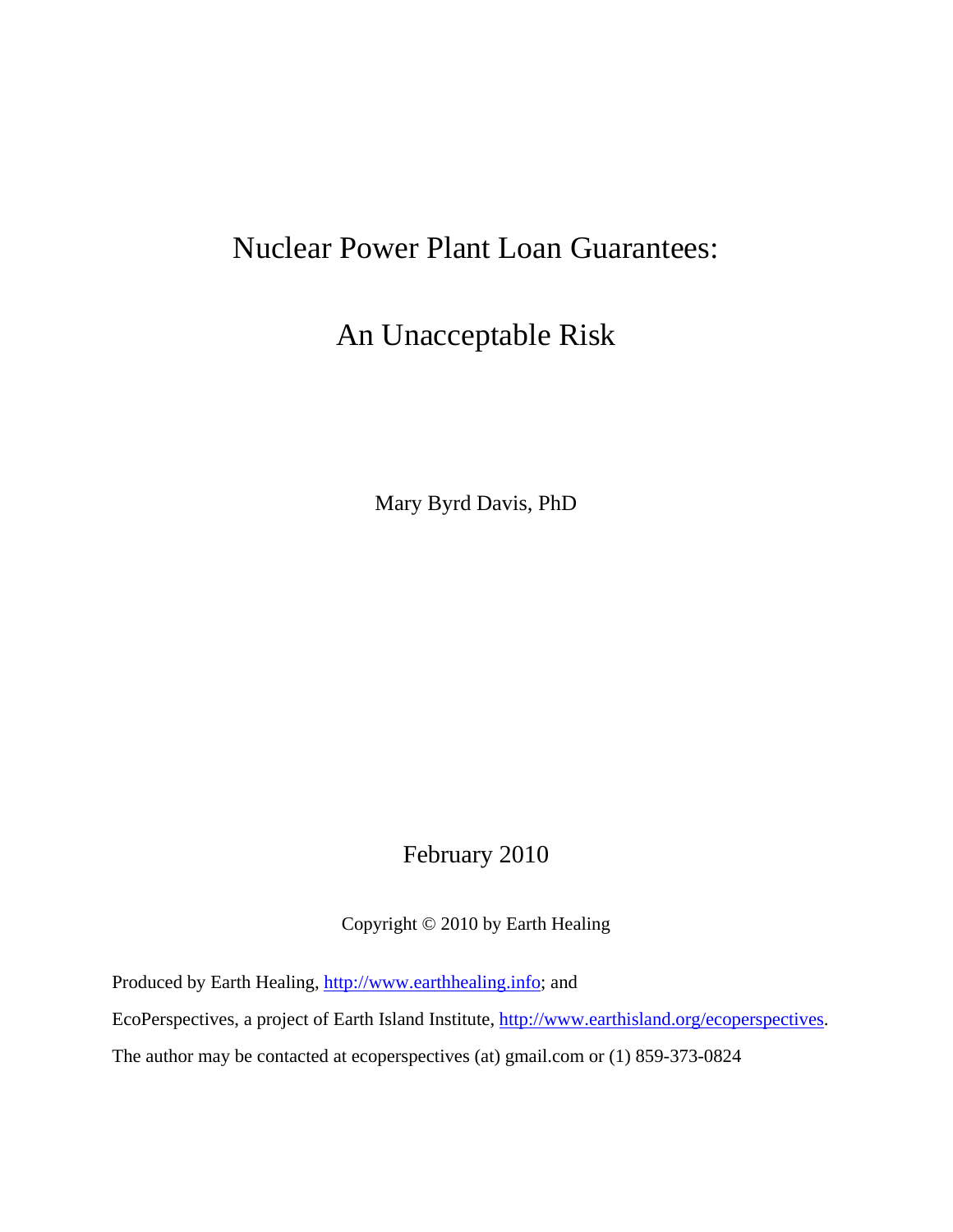# Nuclear Power Plant Loan Guarantees: An Unacceptable Risk **Introduction**

The federal nuclear loan program, like the cost of building new reactors, is in danger of spiraling out of control: the administration seeks to increase the money available for the program in the US Department of Energy's (DOE's) budget; and members of Congress are attempting to create a new agency within the DOE with authority to give unlimited guarantees. The government must offer the loan guarantees if it wants a nuclear revival, because private sources of capital will not accept the risk entailed in financing construction of new reactors.

 The private investors are right to be fearful. The estimated prices of reactors are rising and such conditions as a shortage of skilled workers and reactor components make additional increases likely. Reactor designs, which with one exception are not licensed or are undergoing essential modification, inject major uncertainties into proposed schedules. The top four proposals for loan guarantees (Vogtle, Calvert Cliffs, Summer, South Texas) all have significant problems. Additional applicants for the guarantees are even weaker and are, in some cases, dropping or postponing their plants.

 The risk of default on loan guarantees has been estimated by the Congressional Budget Office and the Government Accountability Office as about fifty percent. The cost to US taxpayers of lender default at this rate, if the government recovers half of the money guaranteed, an optimistic assumption, would be well over \$100 billion, depending on the number of plants built and construction costs.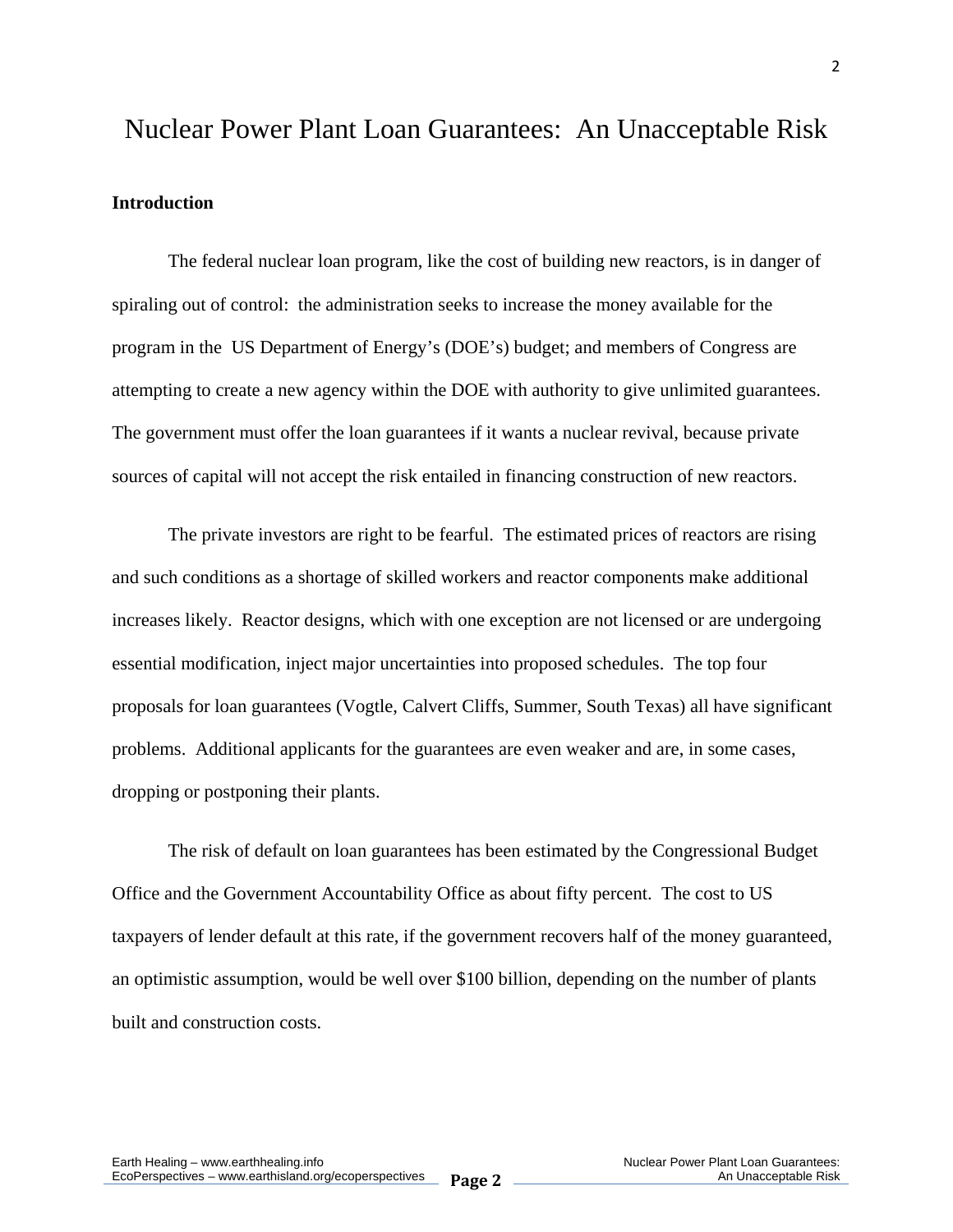The nation does not need to run this risk. The main supposed justification for a nuclear revival is that nuclear power plants need to be constructed to replace fossil fuel plants and thus to mitigate climate change. This theme, pushed by the nuclear industry, is simply untrue. Dollar for dollar one can replace more fossil fuel with efficiency and renewables than with nuclear power.

 At a time of rising federal debts, it is incomprehensible that an administration committed to cutting governmental expenditures would embark on such a waste of taxpayer money as nuclear loan guarantees. This speaks much of the power of the millions of dollars that the nuclear industry has spent on lobbying.

#### **The expanding loan guarantee program**

 In Title 17 (Incentives for Innovative Technologies) of the Energy Policy Act of 2005, Congress authorized the US Department of Energy (DOE) to issue Treasury-backed loan guarantees. The Appropriations Committee gave the DOE the authority to distribute \$18.5 billion for new reactors in fiscal year 2008, and the following year extended this authorization without any time restriction. On June 20, 2008 DOE solicited applications for the guarantees. It received nineteen applications for twenty-one reactors from seventeen companies, seeking in total \$122 billion.

 In early summer 2009, DOE whittled down the list to four companies: Georgia Power, a subsidiary of Southern Company (Vogtle); Unistar Nuclear Energy (Calvert Cliffs); Scana Corp. (Virgil C. Summer), NRG Energy (South Texas). As of this writing, the DOE is expected to award the first loan guarantee to Southern Company for two reactors at Plant Vogtle in Georgia. The award will be conditional. Utilities cannot receive an actual guarantee until any plants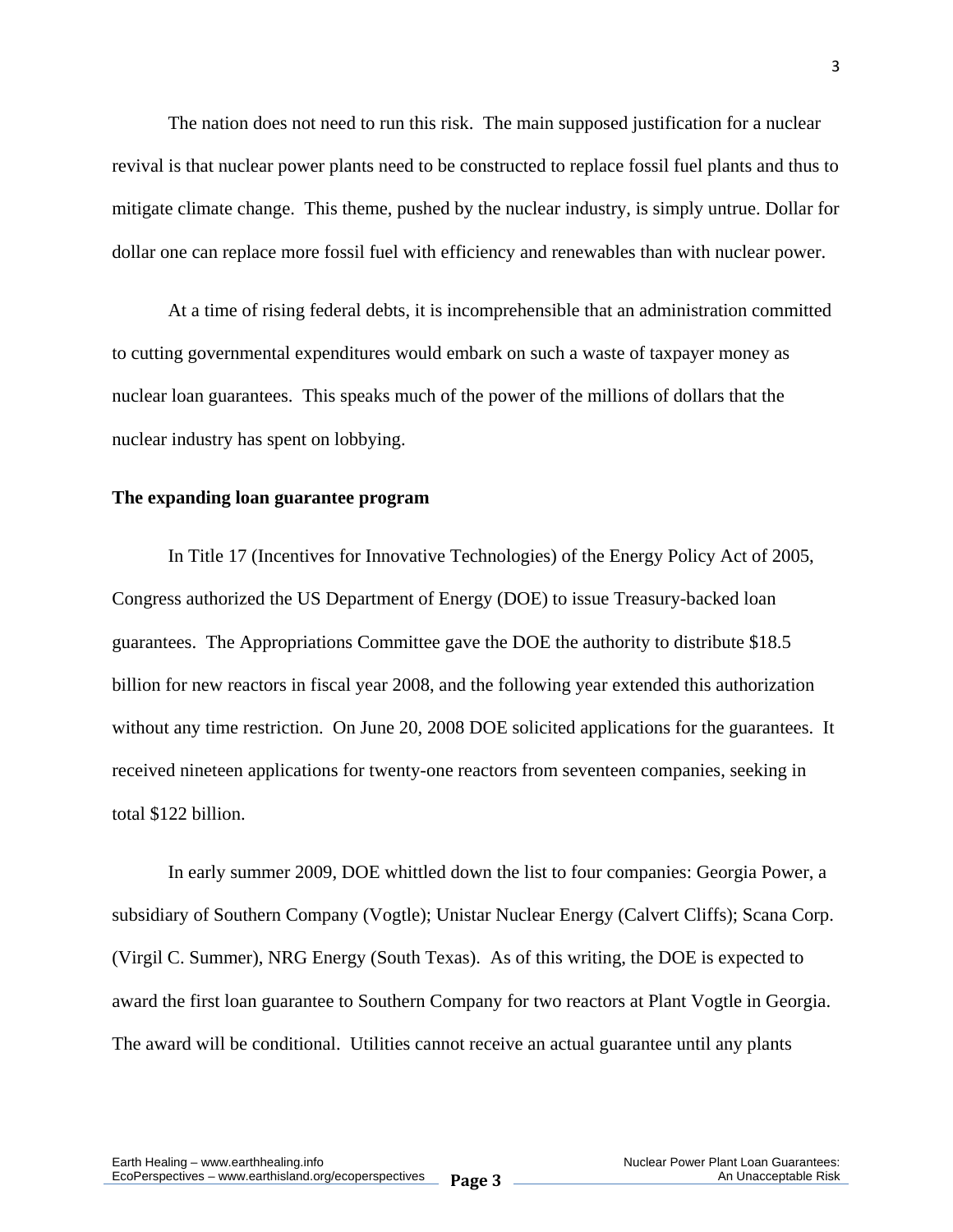concerned have been granted their combined construction and operating licenses (COLs) by the US Nuclear Regulatory Commission (NRC).

 The proposed DOE budget for fiscal year 2010-11 would increase the amount of money available for loan guarantees for innovative energy technologies. For nuclear power facilities, it adds \$36 billion in new loan authority. Thus, if the budget is passed as proposed, the total available, including the previous \$18.5 billion, will be \$54.5 billion. Alongside the \$36 billion for nuclear power plants in the budget is a mere \$500 million in a credit subsidy to support \$3 billion to \$5 billion in loan guarantees for innovative energy efficiency and renewable energy projects.

Meanwhile, the prospects of a Clean Energy Deployment Administration (CEDA) lurk in the background. CEDA would be an agency within DOE, which would be authorized to provide direct loans, loan guaranties, and other forms of financial assistance for clean energy projects.

 A version of CEDA was included in the Waxman-Markey American Clean Energy and Security Act (ACES), HR 2454, the energy bill that passed the House last year. Another and more generous version was a part of the American Clean Energy and Leadership Act (ACEL), SB 1462, which was passed by the Senate Energy and Natural Resources Committee but did not get through the full Senate. CEDA resurfaced in early December of 2009, when Senators John Kerry (D MA), Lindsey Graham (R SC), and Joseph Lieberman (D CT) announced that they were putting forward a "framework" for climate legislation. The "framework," intended to send a signal to the negotiators in Copenhagen, included CEDA.

 Given such bipartisan support, CEDA is likely to be a prominent part of any climate/energy legislation proposed in the Senate in 2010. In fact, Democrats have indicated that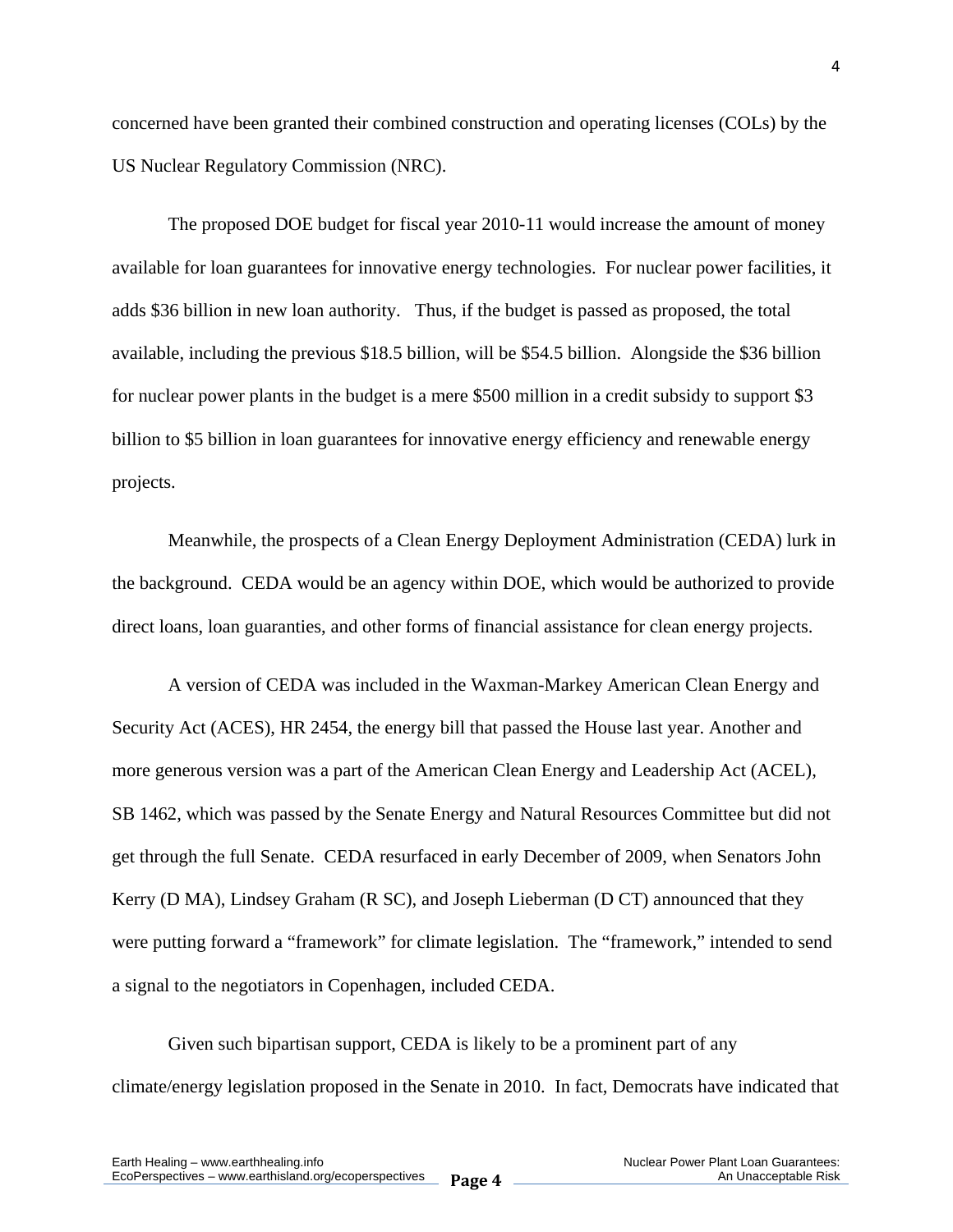they are willing to add nuclear subsidies to climate legislation in order to persuade Republicans to vote for it.<sup>[1](#page-22-0)</sup> CEDA may even be included in legislation unrelated to energy or climate. At the end of January 2010 Senator Jeff Bingaman (D NM), chairman of the Senate Energy Committee, circulated a "Dear Colleague" letter to other senators, seeking their support for the CEDA concept. Bingaman intends to attach CEDA to any legislation into which he can insert it, the Nuclear Information and Resource Service charges.<sup>[2](#page-22-1)</sup>

 CEDA, as presented in SB 1462 and analyzed by the Congressional Budget Office (CBO), would modify the terms of the federal loan guarantee program established under Title 17 of the Energy Policy Act of 2005. "The bill would exempt the title 17 program from the provisions in the FCRA [the Federal Credit Reform Act] that require such programs to receive an appropriation. The effect of this exemption would be to give DOE permanent authority to guarantee such loans without further legislative action or limitations."<sup>[3](#page-22-1)</sup> "Based on the volume of applications pending under the title 17 program, CBO estimates that, in the absence of any statutory limits, DOE would guarantee an additional \$100 billion in loans for nuclear power projects over the next 10 years and close to another \$30 billion in loans for fossil and other large capital projects." $4$  Commentators fear that loans for nuclear power would exceed the CBO's \$100 billion estimate, since the estimate is based only on the number of pending applications.

 . CEDA, as presented in SB 1462, would be governed by a nine-member board, appointed by the president with the consent of the Senate. The board would select the recipients and determine how much money each would receive without any oversight from Congress or the public. The bill places no restriction on how much money can go to any one technology and no requirement that technologies offering the fastest, most cost-effective carbon reduction be funded first. Thus the board could fund nuclear energy and clean coal without restriction Recipients of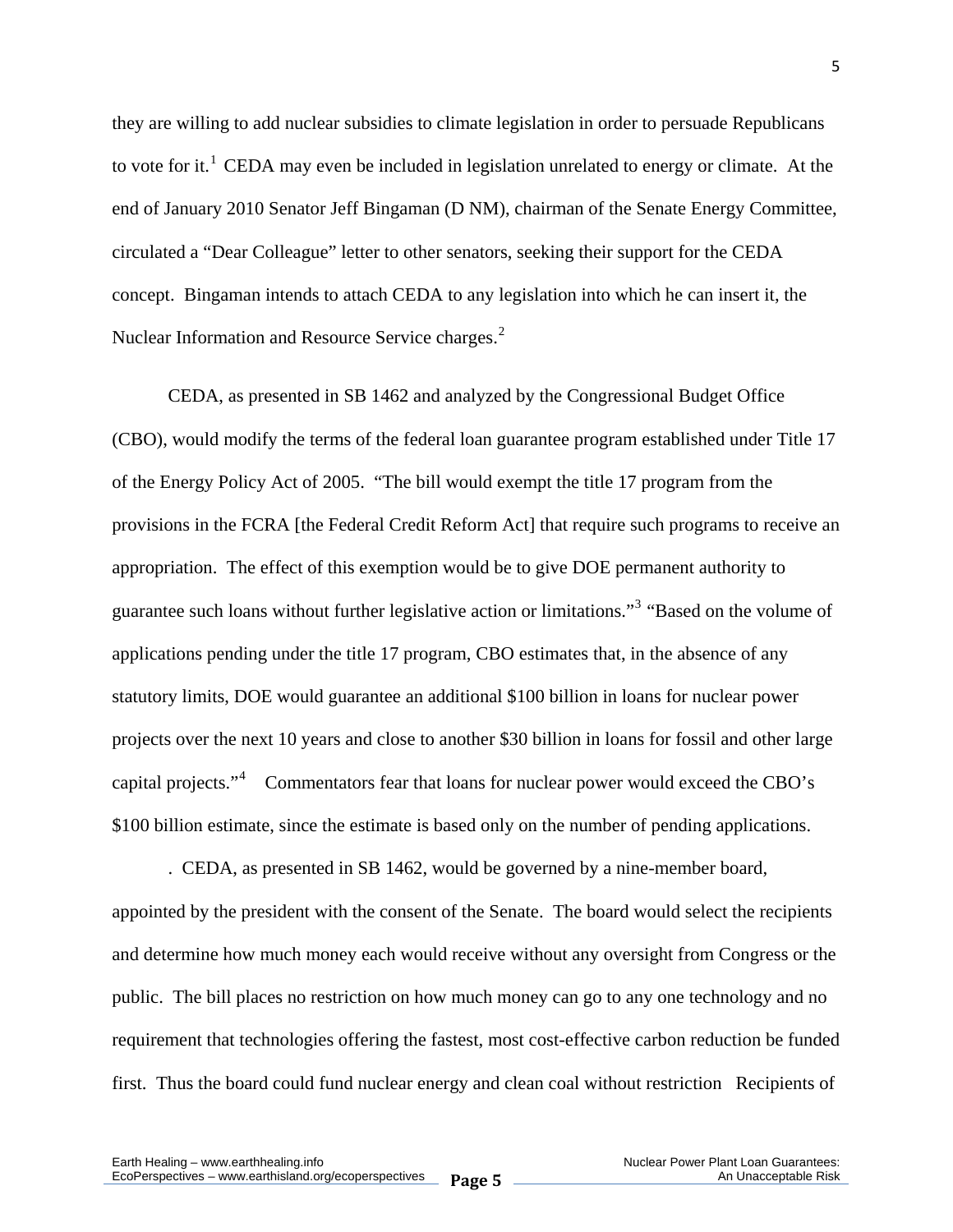the loan guarantees would have to pay unspecified subsidy fees, but the costs of defaults to taxpayers are expected to be far larger than the fees.

#### **Questionable administration by the DOE**

The DOE has little experience in administering loan guarantees and the experience it does have is not reassuring. According to the National Taxpayers Union and others, "In the late 1970s and early 1980s, the DOE offered billions in loan guarantees for the development of synthetic fuels. Due in large part to poor administration and market changes, the federal government was forced to pay billions to cover the losses."<sup>[5](#page-23-0)</sup> The Government Accountability Office (GAO) charged in 2008 that the government did not yet have the mechanisms and checks in place to manage a large loan guarantee program. <sup>[6](#page-23-0)</sup> The DOE needs to create "a mechanism for monitoring the program, and ensure that it has the resources to assess and monitor the financial condition of applicants and recipients," the Union of Concerned Scientists writes.<sup>[7](#page-23-0)</sup> Creating the new entity CEDA within the department is not likely to remedy the situation.

 Congress initially authorized guarantees of only 80% of plant financing. If a lender has is putting its own money on the line, it will be careful not to invest in something that is overly risky. DOE disregarded this guidance, and its final rule<sup>[8](#page-23-0)</sup> allows DOE to guarantee up to 100% of any loan or debt obligation for a nuclear project, if the loan does not equal more than 80% of the project's total cost.<sup>[9](#page-23-0)</sup> The rule is so open ended as to allow a utility to rely on consumer rate increases, intended to cover the costs of initial financing and NRC licensing, as its 20% equity stake .

#### **Additional subsidies available to the nuclear industry**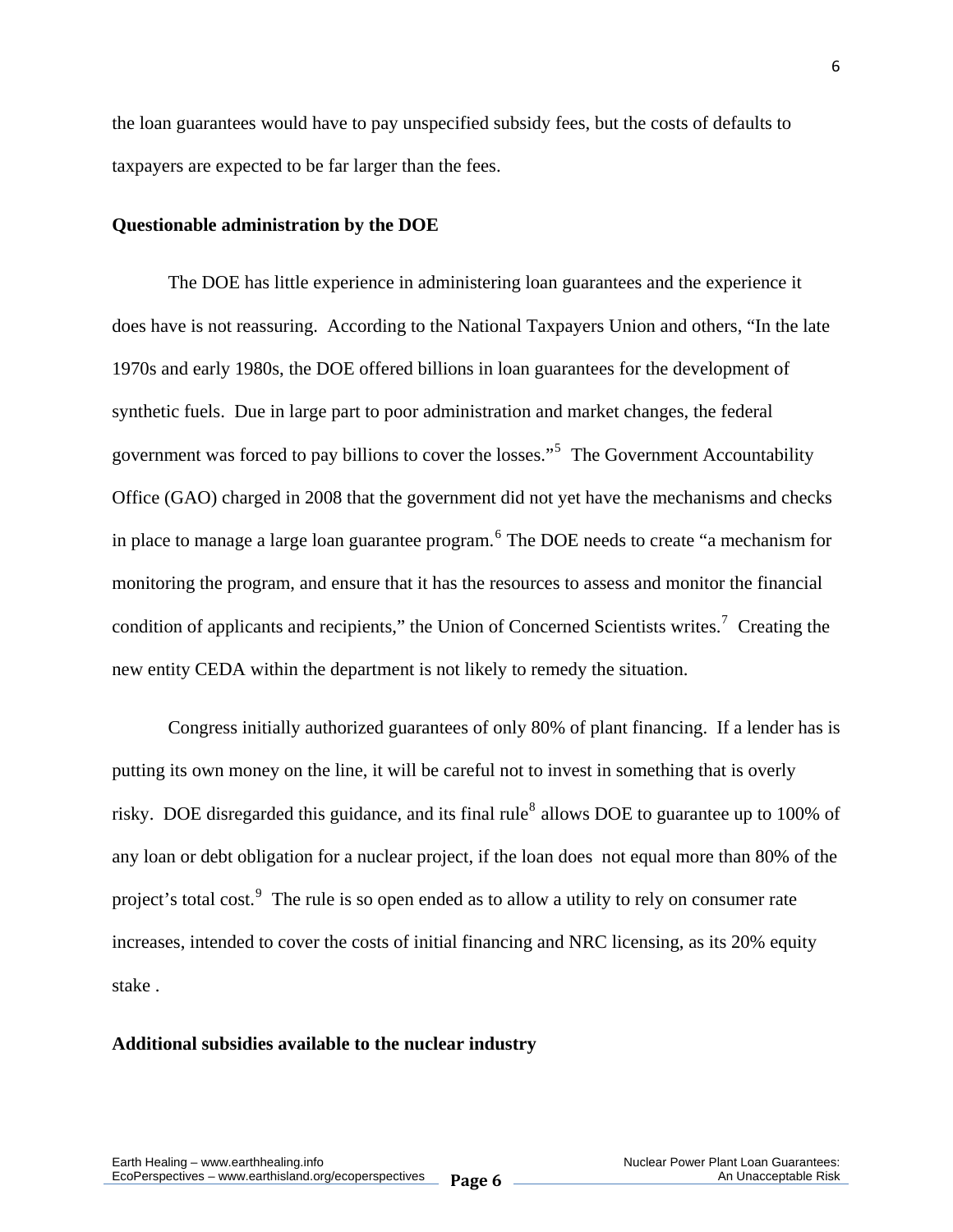In considering the prospects of loan guarantees, we should not forget that in lobbying for them, the industry is attempting to add to an already lavish assortment of federal and state subsidies. Several were created, along with the loan guarantee program, by the Energy Policy Act of 2005. Others are longer lived.

The *Price-Anderson Act* passed in 1957, to jump-start the industry, and periodically renewed shields the industry from much of the liability for a nuclear accident. The act requires each plant operator to buy all the private insurance that is available—presently \$300 million—and to pay fees into a fund to compensate for damages above that amount. The fund currently contains \$10 billion, although an accident could cause damage to health and the environment far in excess of that amount. Above \$10 billion, Congress would have to decide what to do and presumably it would pay the compensation with tax dollars.

*Construction Work in Progress (CWIP*) laws in certain states allow utilities in those states to pass on the cost of construction of nuclear plants to ratepayers before the plants have been completed and are producing electricity. Florida, South Carolina, and Georgia have such laws in place.

*The Production Tax Credit* included in the Energy Policy Act of 2005 provides advanced nuclear facilities with a 1.8 cents per kilowatt hour tax credit for the first eight years of operation of reactors constructed before 2021. The credit given each year will be limited to 6000 megawatts of nuclear capacity.

*Stand-by Support* or risk insurance would compensate a utility for the cost of delays in construction and authorization of new reactors, including delays caused by the NRC and interveners in licensing proceedings. Congress allocated \$2 billion to this program.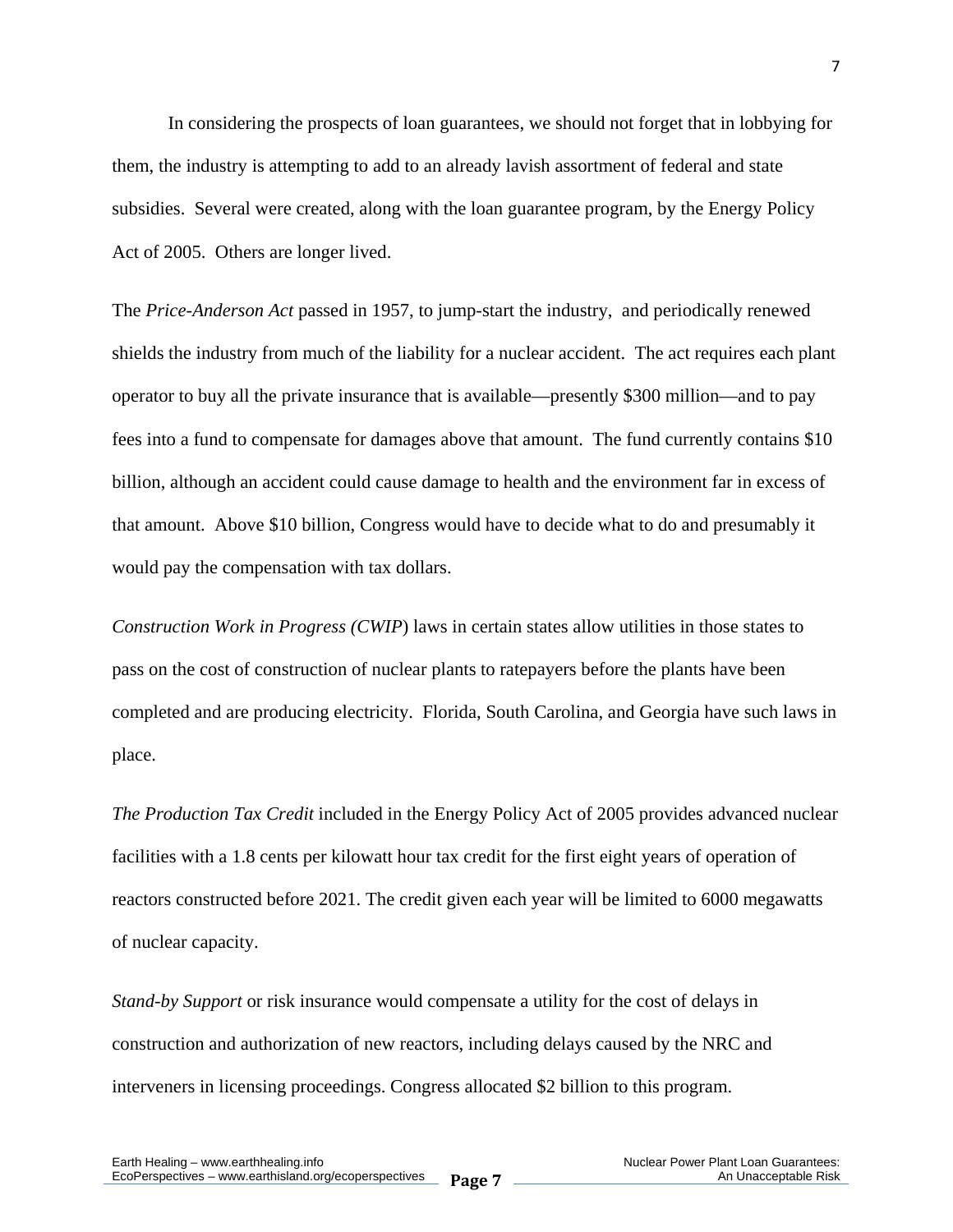*Support of nuclear research and development* by the federal government has been a huge subsidy over the years. Taxpayers for Common Sense has calculated that the federal government spent \$83 billion on research and development from 1948 through 2008.<sup>[10](#page-23-0)</sup>

#### **Industry Funding and Lobbying**

 Why are Congress and administrations so willing to come to the rescue of the nuclear power industry? The industry has waged a skillful campaign to gain influence with both. Money has played a big role. According to the Investigative Reporting Workshop at American University, the nuclear industry in the past decade spent \$600 million on lobbying and almost \$63 million on campaign contributions. In the first three quarters of 2009 the nuclear industry devoted \$84 million to lobbying for nuclear subsides and other favorable treatment; and during the first six months of the year nuclear interests gave \$3.5 million to congressional candidates.<sup>[11](#page-23-0)</sup>

 The industry, moreover, has developed a network of allies that speak for it. Key among these is the Clean and Safe Energy Coalition (CASEnergy Coalition), created by a public relations company paid by the Nuclear Energy Institute (NEI). <sup>[12](#page-23-0)</sup> The leading lights of the coalition are Patrick Moore, touted as a past leader in Greenpeace, and Christine Todd Whitman, former governor of New Jersey and former administrator of the Environmental Protection Agency. The financial relationship between CASEnergy and the nuclear industry is kept in the background if not outright hidden, as Moore and Whitman drive home the idea that nuclear energy will rescue the planet from global warming.

 The NEI has won over labor unions to its cause, by promising to ensure that new plants are built by unionized workers. The NEI has also given union officials access to utility officials and elected Mark Ayers of the AFL-CIO and an officer of the electrical workers' union to its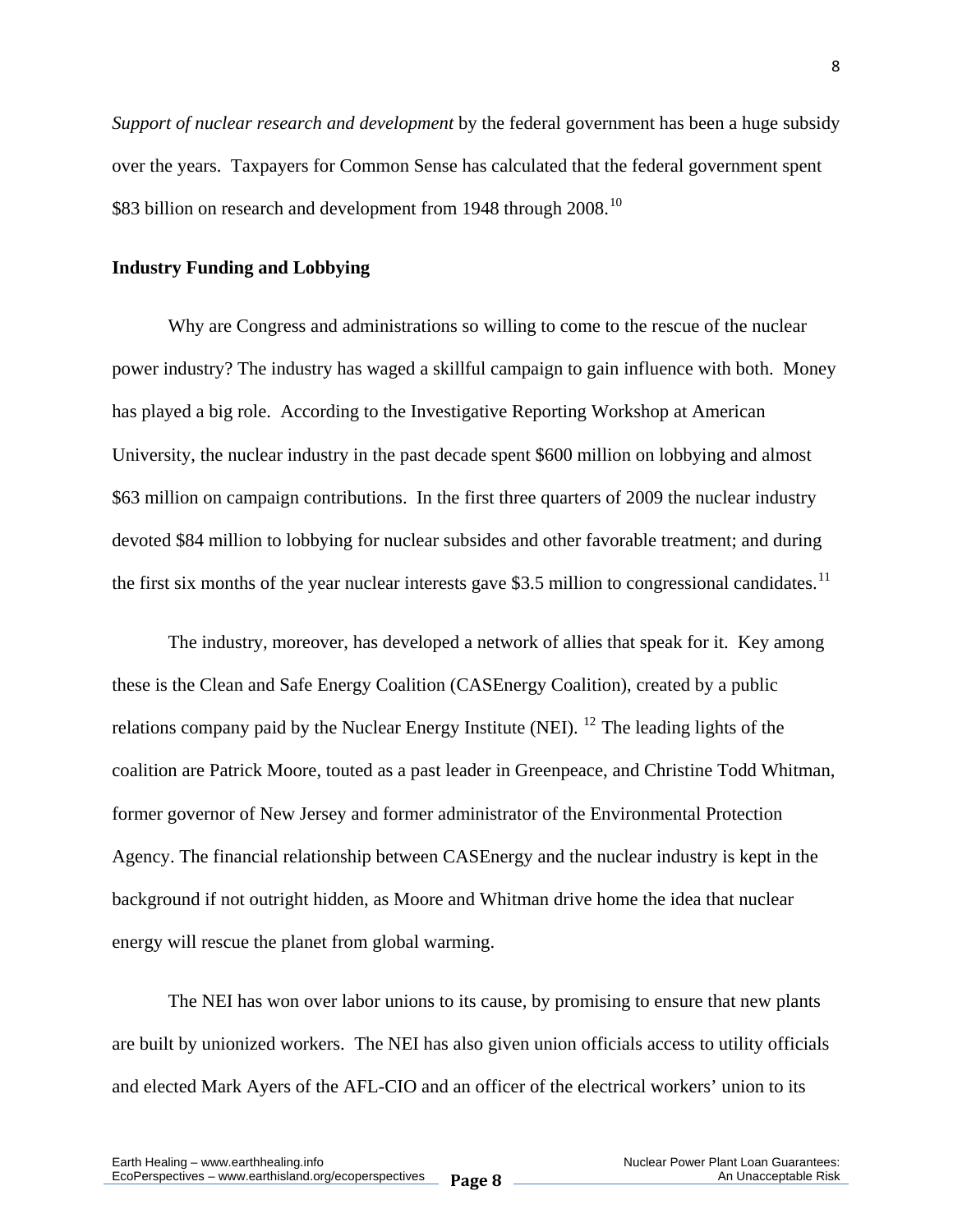board.<sup>[13](#page-23-0)</sup> The unions' support of nuclear energy has helped to persuade Democrats to support nuclear subsidies. .

#### **Past record of the industry**

Some idea of the riskiness of loan guarantees and the wastefulness of other subsidies for the nuclear industry can be gained from the industry's past performance. In the 1950s the United States government, keen to show the world that nuclear energy had peaceful applications, generously subsidized the fledgling industry. In 1954 Congress revised the Atomic Energy Act allowing private ownership of reactors and fissionable material. The following year the Atomic Energy Commission announced a Power Reactor Demonstration program under which it would help with the design and construction of commercial plants. The small reactors Dresden (1955), Indian Point (1955) and Yankee Rowe (1956) were ordered; but officials of Westinghouse and General Electric informed Congress that their companies would not go ahead with nuclear development unless the private sector was protected from liability for a nuclear accident.<sup>[14](#page-23-0)</sup> Congress passed the Price-Anderson Act to encourage the nuclear industry.

 A report in 1962 by Glenn Seaborg also helped turn the tide. It stated that nuclear power was about to become economically competitive and that building larger reactors would make nuclear-generated electricity less expensive. A decision by Westinghouse and General Electric to offer large reactors at fixed, low prices appealed to utilities. Turnkey contracts forced the vendors to absorb all rises in costs from changes in design, the price of materials, or construction problems. The vendors did so with the hope of obtaining more lucrative sales later.

 After ordering was underway, the manufacturers changed their pricing policy to "costplus" contracts, under which utilities rather than vendors paid for cost overruns. The years 1965-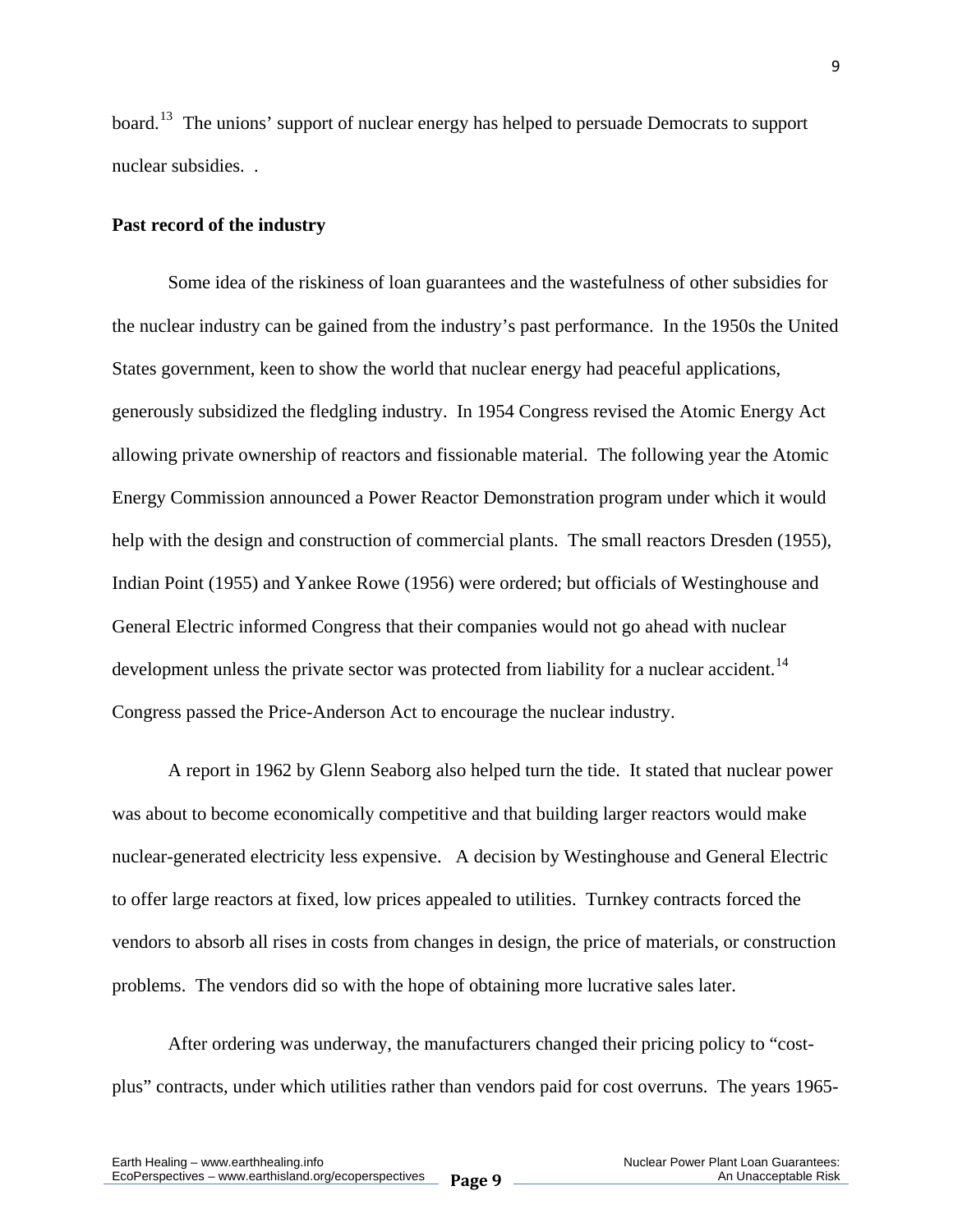1968 opened what is known as the "great bandwagon market." Forty-nine reactors were ordered. Capital was available, interest rates were low, the use of electricity was increasing, and the future of nuclear-generated electricity seemed assured. After a pause in 1969, the market took fire again in 1970-74 with 149 reactors ordered.<sup>[15](#page-23-0)</sup>

 However, the fairy tale soon faded. In the early 1970s the costs of constructing reactors started to spiral upwards for multiple reasons, including requirements for increased safety features, delays in construction, cost overruns, and rising interest rates. General inflation and the increasing cost of construction caused increases in the price of electricity, which led to a decline in electricity use, making the construction of new reactors less attractive. The last order of the 1970s was placed in 1977. Construction on the final plant to be completed, TVA's Watts Bar I, began in 1974. The plant began commercial operation in 1996.

 Meanwhile, half of the more than two hundred reactors ordered in the 1960s and 1970s "were cancelled with abandoned costs in the tens of billions of dollars. Those reactors that were completed suffered dramatic cost overruns."[16](#page-23-0) "On average, the actual costs for each reactor were almost three times higher than the original projection for the reactor."<sup>[17](#page-23-0)</sup> Also, "on average the final cohort of great bandwagon market reactors cost seven times as much as the cost projection for the first reactor of the great bandwagon market. The great bandwagon market ended in fierce debates in the press and regulatory proceedings throughout the 1980s and 1990s over how such a huge mistake could have been made and who should pay for it."<sup>[18](#page-23-0)</sup>

 In 1985 a cover story in *Forbes* magazine, for example, stated, "The failure of the U.S. nuclear power program ranks as the largest managerial disaster in business history, a disaster on a monumental scale. The utility industry has already invested \$125 billion in nuclear power with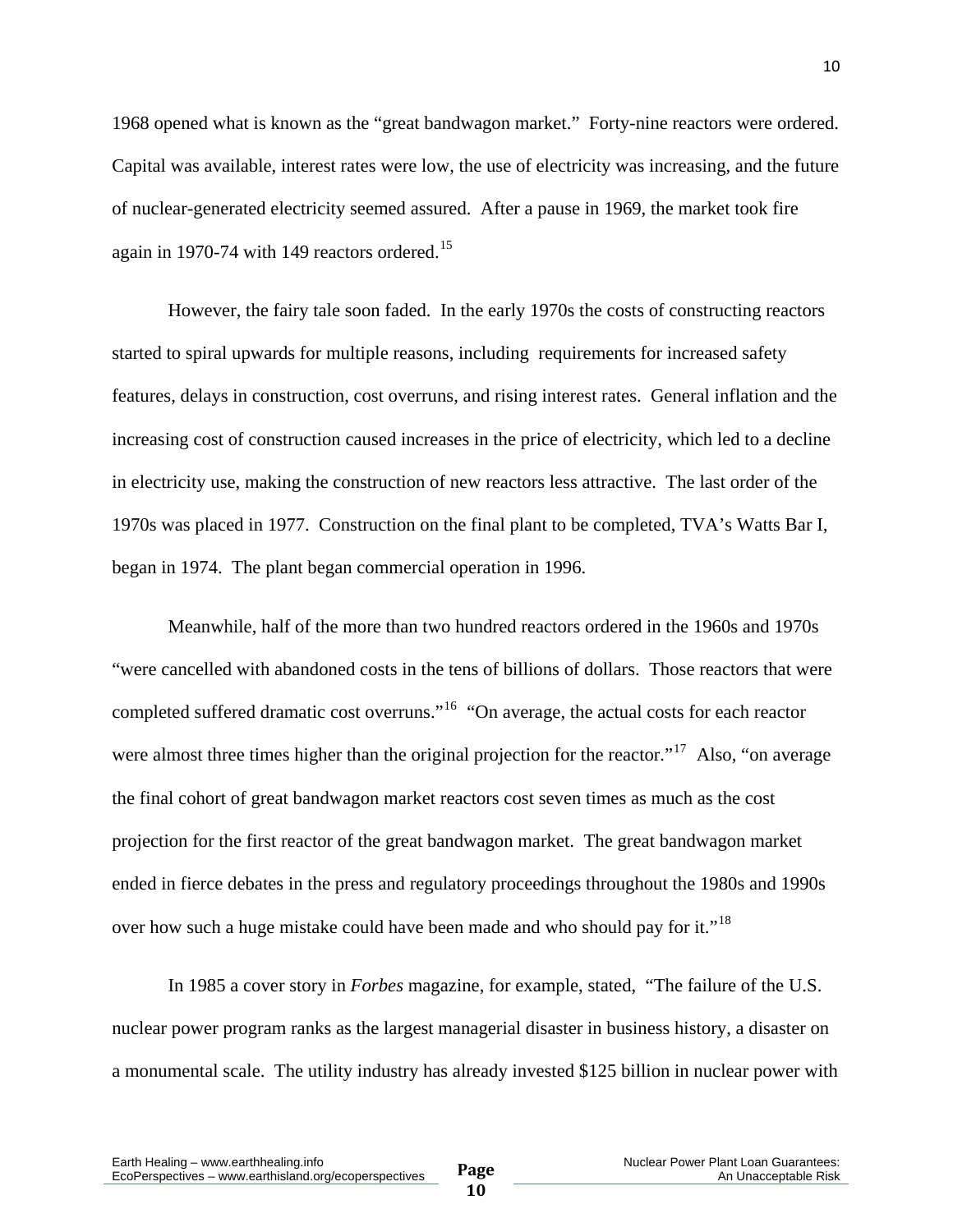an additional \$140 billion to come before the decade is out, and only the blind, or the biased, can now think that most of the money has been well spent."<sup>[19](#page-23-0)</sup>

 In what the Union of Concerned Scientists describes as the first nuclear bailout, the nation paid an estimated \$40 to \$50 billion (in 2006 dollars) in costs for abandoned plants, with at least half of that borne by ratepayers; and ratepayers paid well over \$200 billion (in 2009 dollars) in cost overruns for completed plants.<sup>[20](#page-23-0)</sup> In a second bailout, the ratepayers paid an estimated additional \$40 billion in "stranded" costs for nuclear plants as a result of the industry's being restructured in the 1990s to increase competition.<sup>[21](#page-23-0)</sup> "Stranded costs" are the difference between a utility's remaining investments in nuclear plants and the market value of those plants. $^{22}$  $^{22}$  $^{22}$ 

#### **A repetition of the seventies and eighties**

 *In regard to prices*. Today prices of reactors are again escalating. In 2002 the industry and DOE estimated that new reactors would cost \$1,200 to \$1,500 per kilowatt. At this rate a reactor would cost \$2 billion to \$3 billion in total. However, the 21 reactors for which 17 utilities requested loan guarantees from DOE in 2008 had a total estimated cost of \$188 billion, on average \$9 billion per reactor.<sup>[23](#page-23-0)</sup> Mycle Schneider et al. have calculated that in less than ten years the average price per kilowatt has risen from about \$1,000 to \$5,000 "before significant construction experience has been accumulated. Even by the standards of the nuclear industry, this is a remarkable record of increase," they note drily.<sup>[24](#page-23-0)</sup> When Congress appropriated \$18.5 billion for loan guarantees, it thought that it was providing for as many as four reactors. Now it is evident that the \$18.5 billion will only be enough for two or three reactors.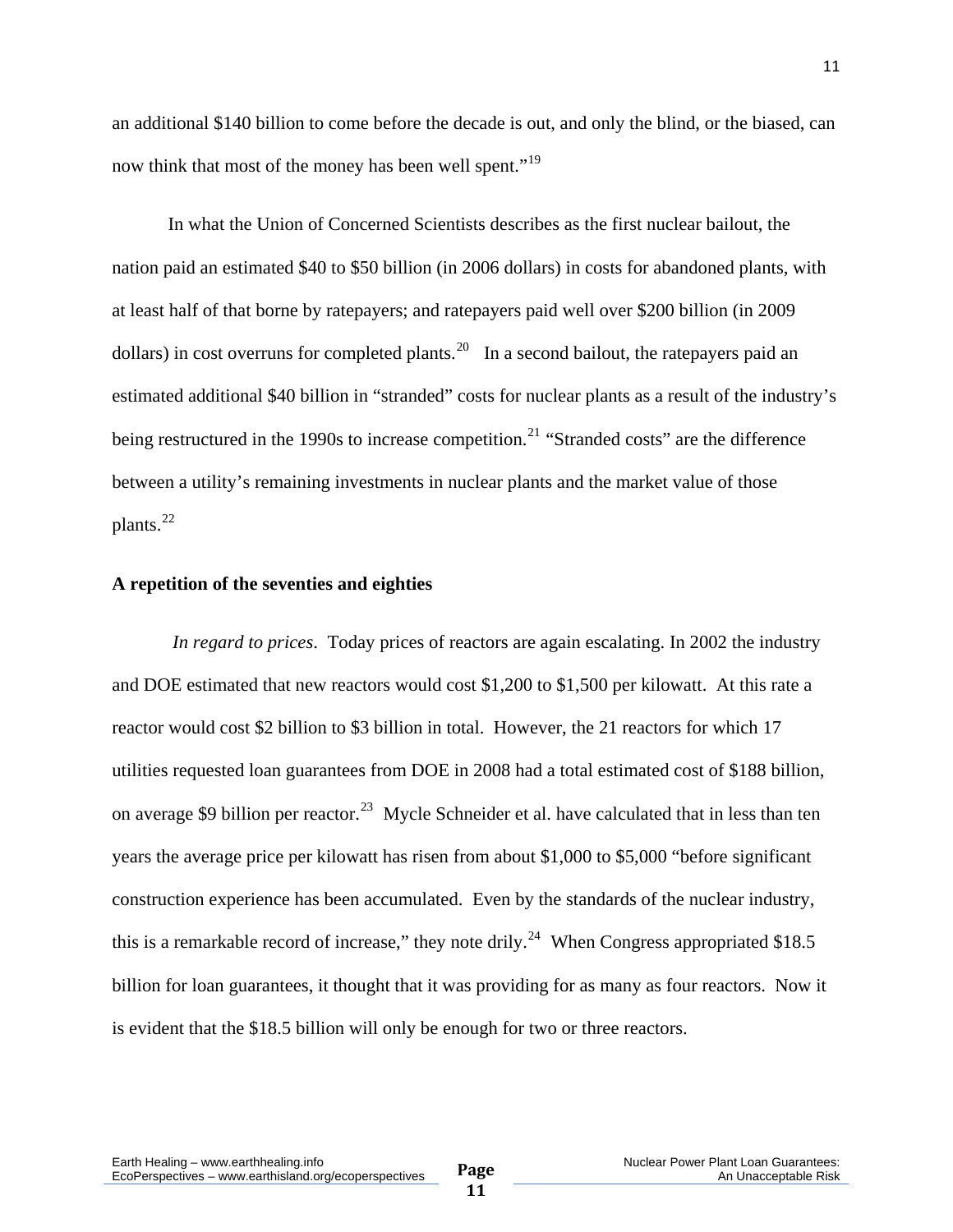*In regard to postponements and cancellations*. At the same time utilities are withdrawing or postponing plans for new reactors. Peter A. Bradford, an adjunct professor at Vermont Law School and a former member of the U.S. NRC, summed up in late 2009, "Of 26 new nuclear reactor license applications submitted to the NRC since 2007, nine have been canceled or suspended indefinitely in the last 10 months. Ten more have been delayed by one to five years."

*In regard to the need for government assistance*.Today private investors will not invest in new nuclear reactors without government incentives. Bradford states, "Capital cannot be raised for nuclear power plants, because they are too expensive to compete. Indeed, a new nuclear plant has yet to make a competitive bid to provide power." "Cost estimates for new reactors tripled, while natural gas prices declined precipitously."<sup>[25](#page-23-0)</sup>

 In July 2007 six large investment banks (Citigroup, Credit Suisse, Goldman Sachs, Lehman Brothers, Merrill Lynch, and Morgan Stanley) told the DOE that they were not willing to lend capital for new nuclear plants unless taxpayers bore all the risk. They justified this position, "We believe these risks, combined with the higher capital costs and longer construction schedules of nuclear plants as compared to other generation facilities, will make lenders unwilling at present to extend long-term credit. . . . [L]enders and investors in the fixed income markets will be acutely concerned about a number of political, regulatory and litigation-related risks that are unique to nuclear power, including the possibility of delays.<sup>[26](#page-23-0)</sup>

 In November 2009 Citi Investment Research and Analysis, a division of Citigroup Global Markets released a report entitled *New Nuclear—The Economics Say No*. It stated, "Three of the risks faced by developers—Construction, Power Price, and Operational—are so large and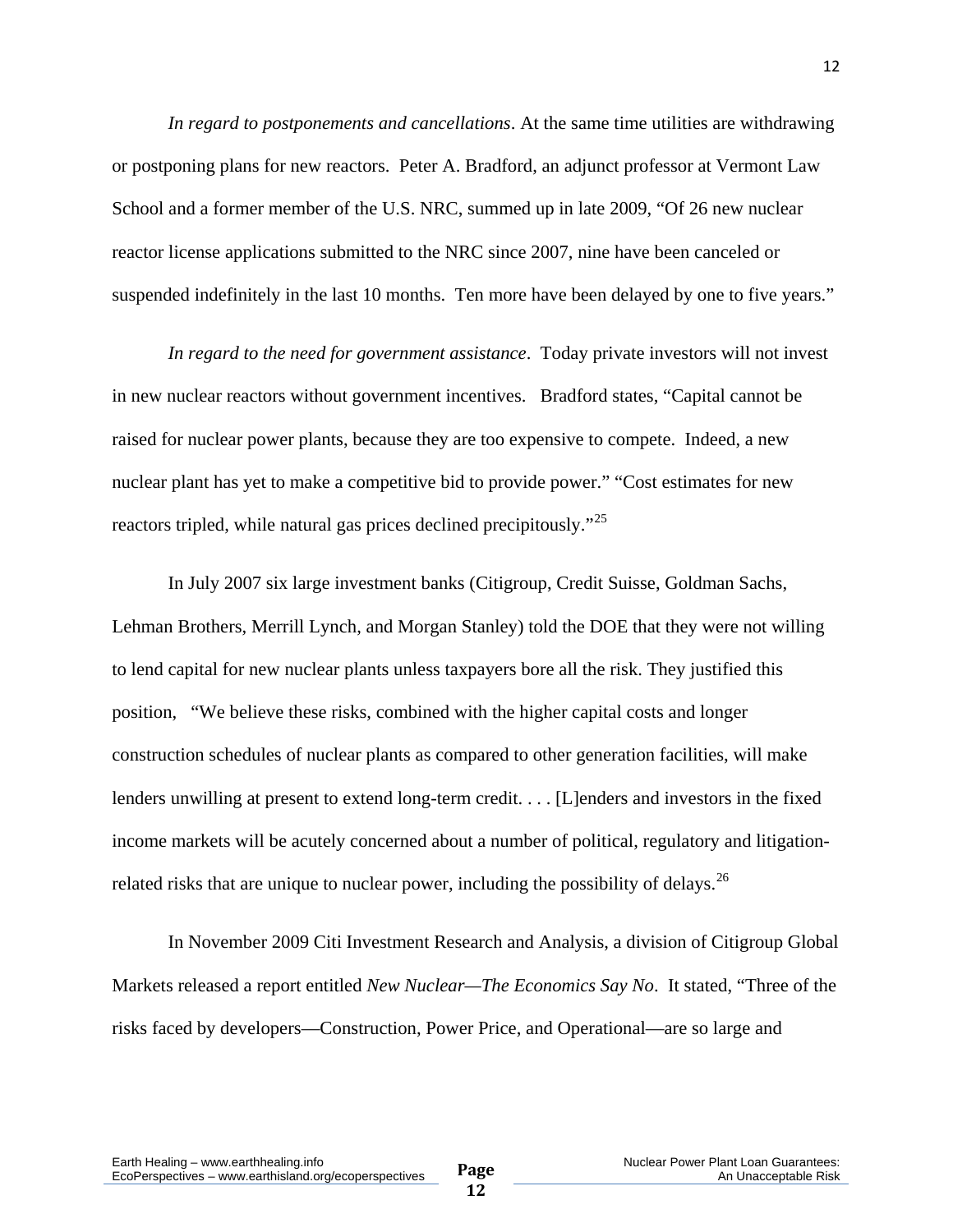variable that individually they could each bring even the largest utility company to its knees financially."<sup>[27](#page-23-0)</sup>

#### **An unsafe place for investments**

Private investors are correct in their assessment of the industry. Apart from the staggering estimated cost of new nuclear reactors, conditions are not conducive to the start-up of new plants on time and within budget. Because there has been little construction activity in the industry for more than twenty years, the nation lacks skilled workers to which the utilities can turn. It also lacks companies qualified to manufacture parts for nuclear reactors. An assessment by DOE of the US nuclear power plant construction infrastructure found that major equipment for the reactors currently proposed, including reactor pressure vessels and steam generators, will have to be imported.<sup>[28](#page-23-0)</sup> Competition among utilities for workers and for reactor parts will help to drive up prices and cause delays, which themselves cause price increases.

 Then there is the problem of reactors designs, a key to the success and safety of any nuclear revival. As of mid-2009, the NRC had received licensing applications for 26 new reactors using five different "advanced" designs. The NRC has certified only two of these designs, the Advanced Boiling Water Reactor (ABWR) from GE Hitachi Nuclear Energy (GEN) and the Advanced Passive 1000 (AP 1000) from Westinghouse, now owned by Toshiba and partners. Only one of the five types has been constructed and is in operation anywhere in the world, the ABWR. The fact that the reactor designs are largely untested and for three of five reactor types not even certified ensures delays in construction, likely to further increases in costs.

 Four ABWRs are operating in Japan, and one is under construction in Japan and two in Taiwan. However, it is not clear to what extent experience gained in Asia can be applied to the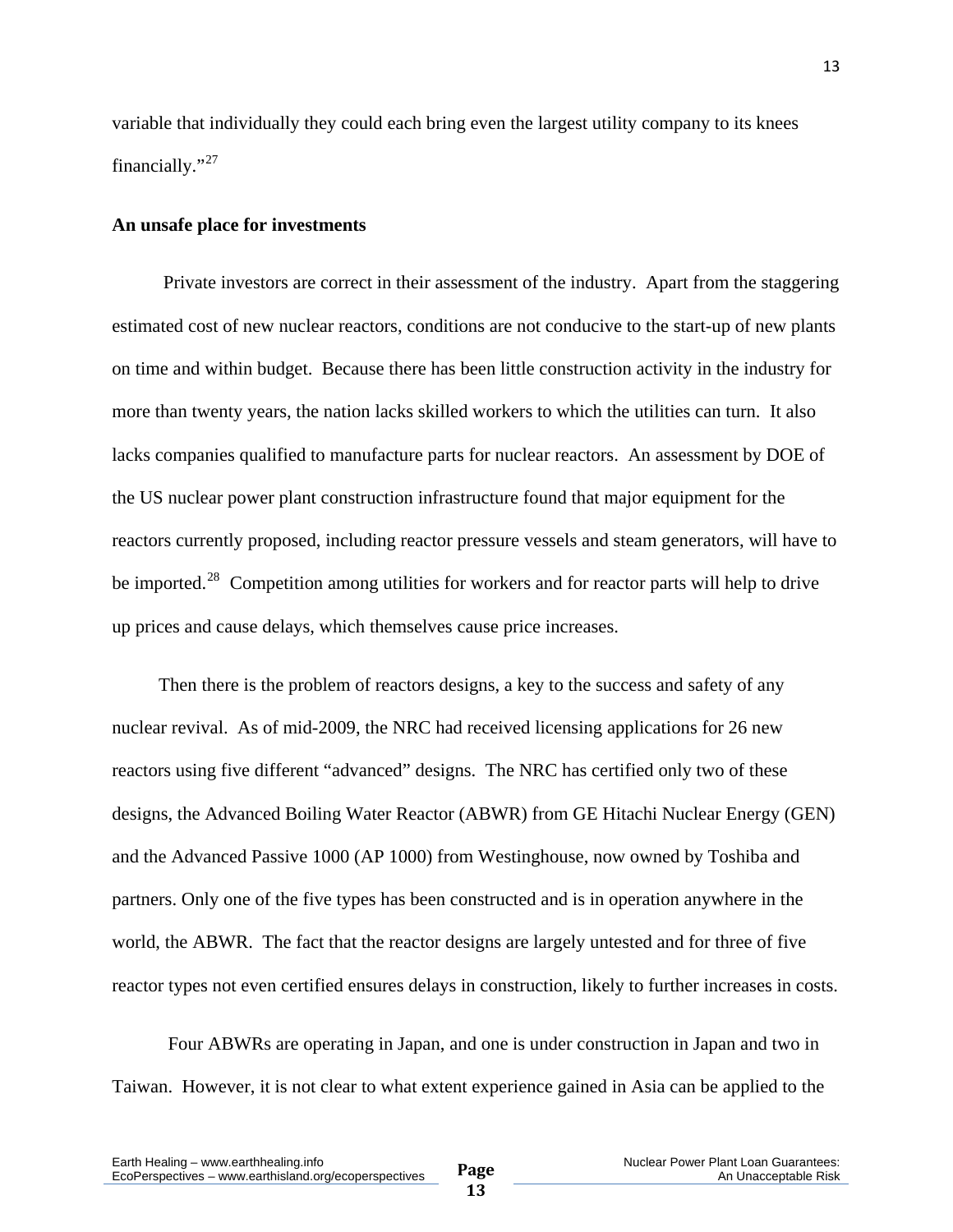United States, the Union of Concerned Scientists points out.<sup>[29](#page-23-0)</sup> In the United States the reactor is being offered by GE Hitachi, which originally developed it, and independently by Toshiba. The NRC certified GE Hitachi's design in 1997. The license was for fifteen years, and GE Hitachi has expressed the intention of applying in 2010 to extend it.. Toshiba must replace some of the features that are specific to GE Hitachi and to renew NRC certification.<sup>[30](#page-23-0)</sup>

 The AP 1000 was certified by the NRC in 2006; but Westinghouse has since submitted amendments to the certified design for consideration. While studying the amendments, the NRC found basic problems with the shield building, which it is forcing Westinghouse to address. The shield building surrounds the reactor's primary containment. It protects the primary containment from severe weather such as hurricanes, earthquakes, and tornadoes; and provides "a radiation barrier during normal operation." On October 15, 2009, the NRC staff informed Westinghouse "that the company [had] not demonstrated that certain structural components of the revised AP1000 shield building can withstand design basis loads." Westinghouse will have to modify the design and to carry out tests to  $31$  prove that it will perform as required. How long it will take to gain certification of the amended design is not known.

 The AP 1000 reactor is under construction at two sites in China. The cost target of the first, at SanMen, had a \$1000 per kilowatt construction cost target; but, according to current estimates, this figure is expected to rise to \$3500 per kilowatt.<sup>[32](#page-23-0)</sup>

 The other three reactor designs that are proposed for the new generation of U.S. nuclear reactors are the Evolutionary Pressurized Water Reactor (EPR) from the French giant Areva, the Economic Simplified Boiling Water Reactor (ESWBR) from GE Hitachi, and the Advanced Pressurized-Water Reactor (APWR) from Mitsubishi Heavy Industries.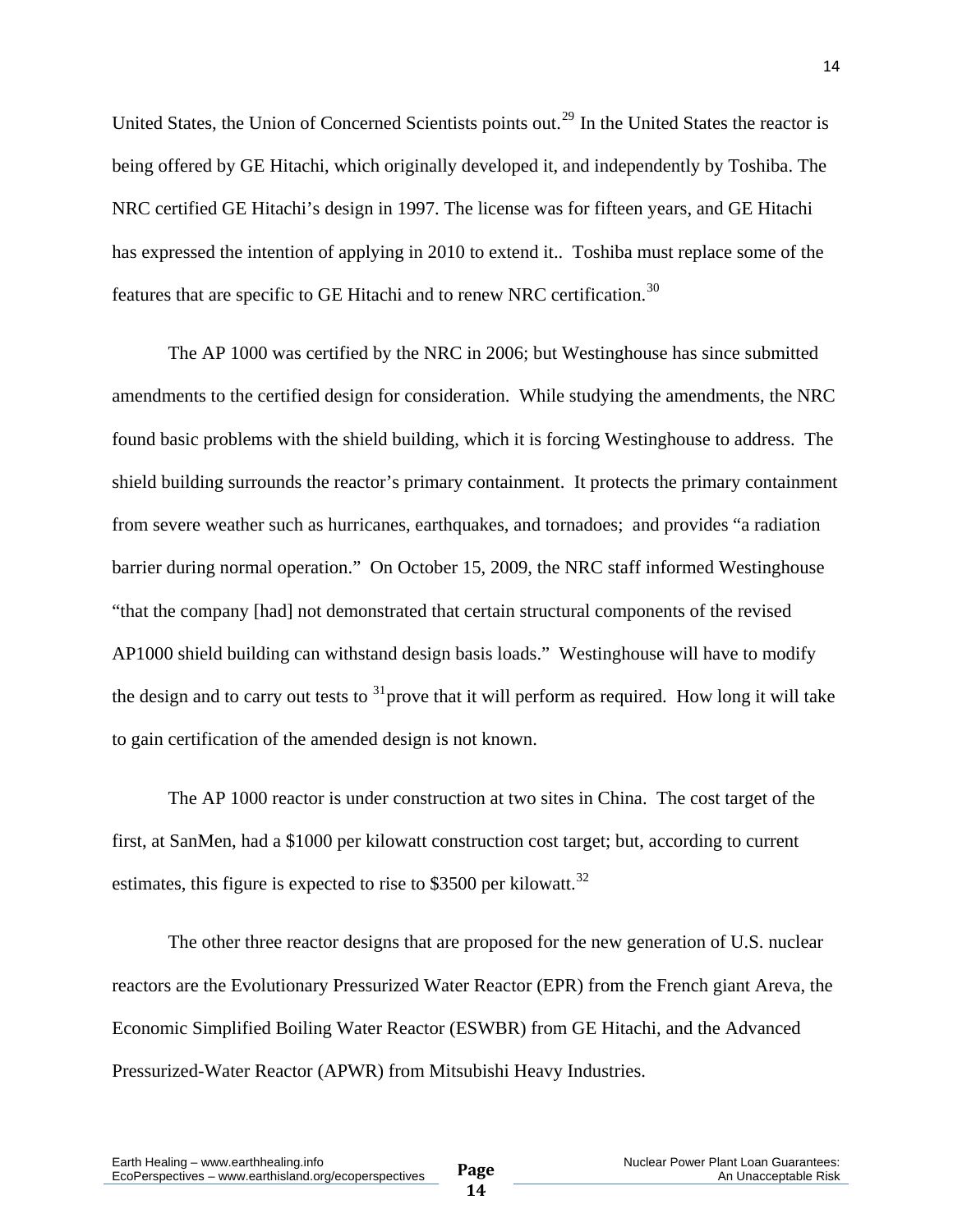The EPR (Evolutionary Pressurized Water Reactor, known in Europe as the European Pressurized Water Reactor) has become notorious for its problems in Europe. Three reactors are under construction, one each in Finland, France, and China. The Finnish reactor, Olkiluoto 3, being constructed on a turnkey basis by Areva, is more than three years behind schedule and at least 55% over budget for a cost of \$7 billion, close to \$4,400 per kilowatt.<sup>[33](#page-23-0)</sup> Areva and the utility, Teollisuuden Voima Oy (TVO), are now suing each other over the delays and the increased cost. Flamanville 3 in France, the construction of which is being managed by the utility Electricité de France (EDF), has had quality control problems and has suffered delays. The newspaper *Le Figaro* reported January 19, 2010, that the reactor is now two years behind schedule. At the same time it is at least  $20\%$  over budget after two years of construction.<sup>[34](#page-24-0)</sup> Construction in China at Taishan did not start until December 2009.

 Problems with plant design are likely to slow construction of EPRs. November 2, 2009 the safety authorities of France, Finland, and the United Kingdom published a joint announcement stating that each has found problems with the control and information systems in the EPR, which Areva and the licensees in the three countries must correct. The basic issue is that the safety systems "used to maintain control of the plant if it goes outside of normal operating conditions" are not independent of the control systems "used to operate the plant under normal conditions." Independence is important because the safety systems must not fail when the control systems fail. The NRC's review of the EPR is not expected to be completed before the middle of 2011.

 The ESBWR is a boiling water reactor producing about 1550 MW and offered by GE-Hitachi. The NRC is still evaluating it and may complete its study in 2010. GE Hitachi submitted the reactor to U.K. regulatory authorities for consideration, but removed it from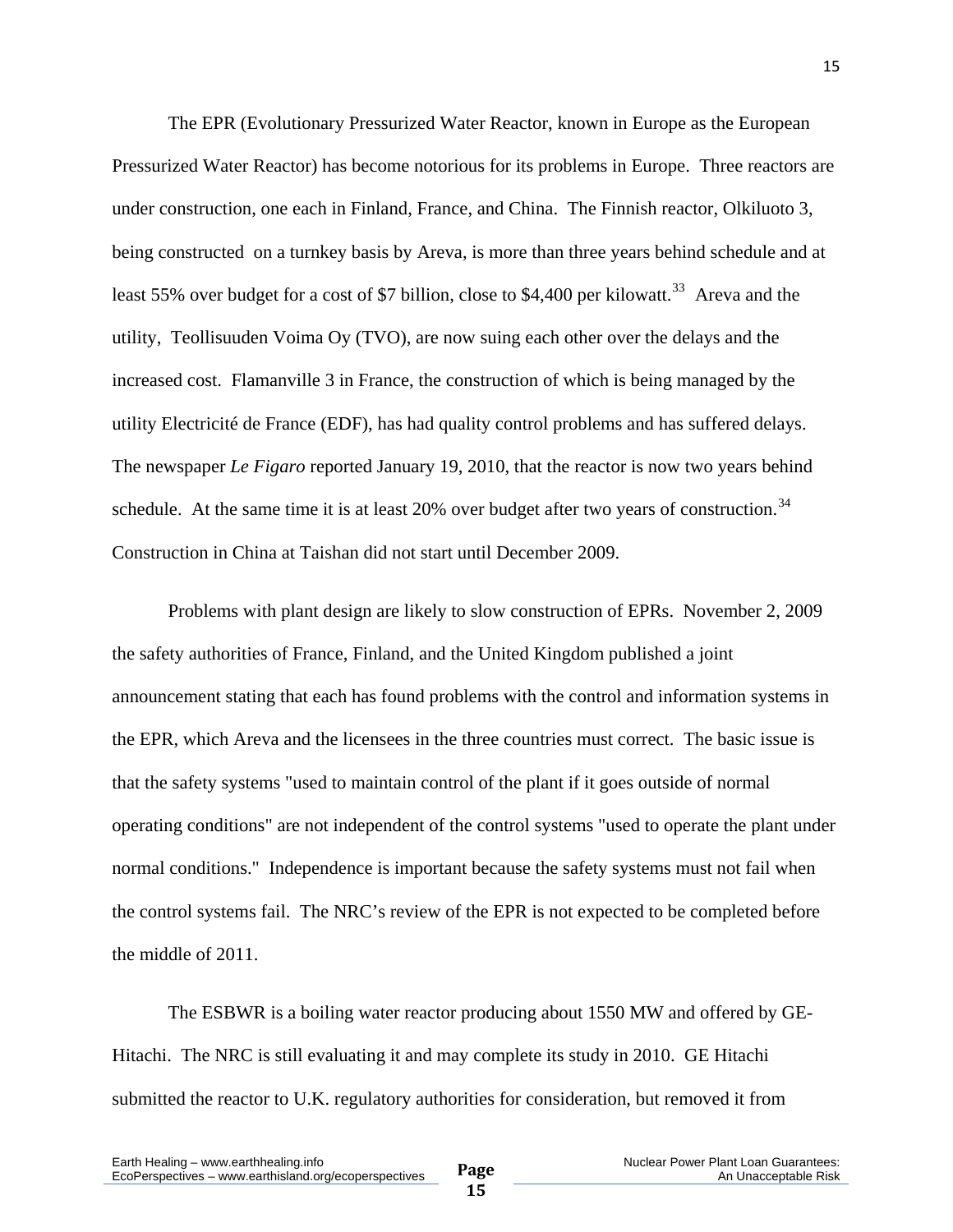consideration in 2008. No orders have been placed for it. Six of the recent applications to the NRC for licenses were based on the ESBWR, but four of these have been withdrawn. The reactor's prospects are therefore poor.<sup>[35](#page-24-0)</sup>

 The APWR is a 1700 MW pressurized water reactor. As yet no APWRs have been ordered anywhere in the world, although Mitsubishi expects to receive orders from Japan within a year or two. The reactor is not likely to be certified by the NRC before 2012. The only U.S. utility proposing to build APWRs is Luminant Generation Company, which has applied for a icense to build two APWRs, Comanche Peak 3 and 4, at its site in Texas.

#### **Weak candidates for loan guarantees**

The four finalists for loan guarantees based on the now-available \$18.5 billion are all weak. Taxpayers for Common Sense sums up the situation in a sentence, "Each of these projects has experienced and continue to face rising cost estimates, delays related to reactor designs and credit downgrades."<sup>[36](#page-24-0)</sup> Unfortunately these four projects with all their problems appear to be the best available. In other words, there is no backlog of credible proposed reactors for the additional dollars in loan guarantees that the government is preparing to bestow.

#### *Summer Units 2 and 3*

 South Carolina Electric and Gas (SCE&G), a subsidiary of SCANA Energy, has submitted a combined operating license for two 1,117 MW AP1000 reactors to be built at the V.C. Summer site near Jenkinsville, South Carolina. One operating reactor is located at the site. The reactors would be built by SCE&G in partnership with the state-owned Santee Cooper utility. As discussed above, the AP1000 design must be revised to give adequate protection from hurricanes and tornadoes.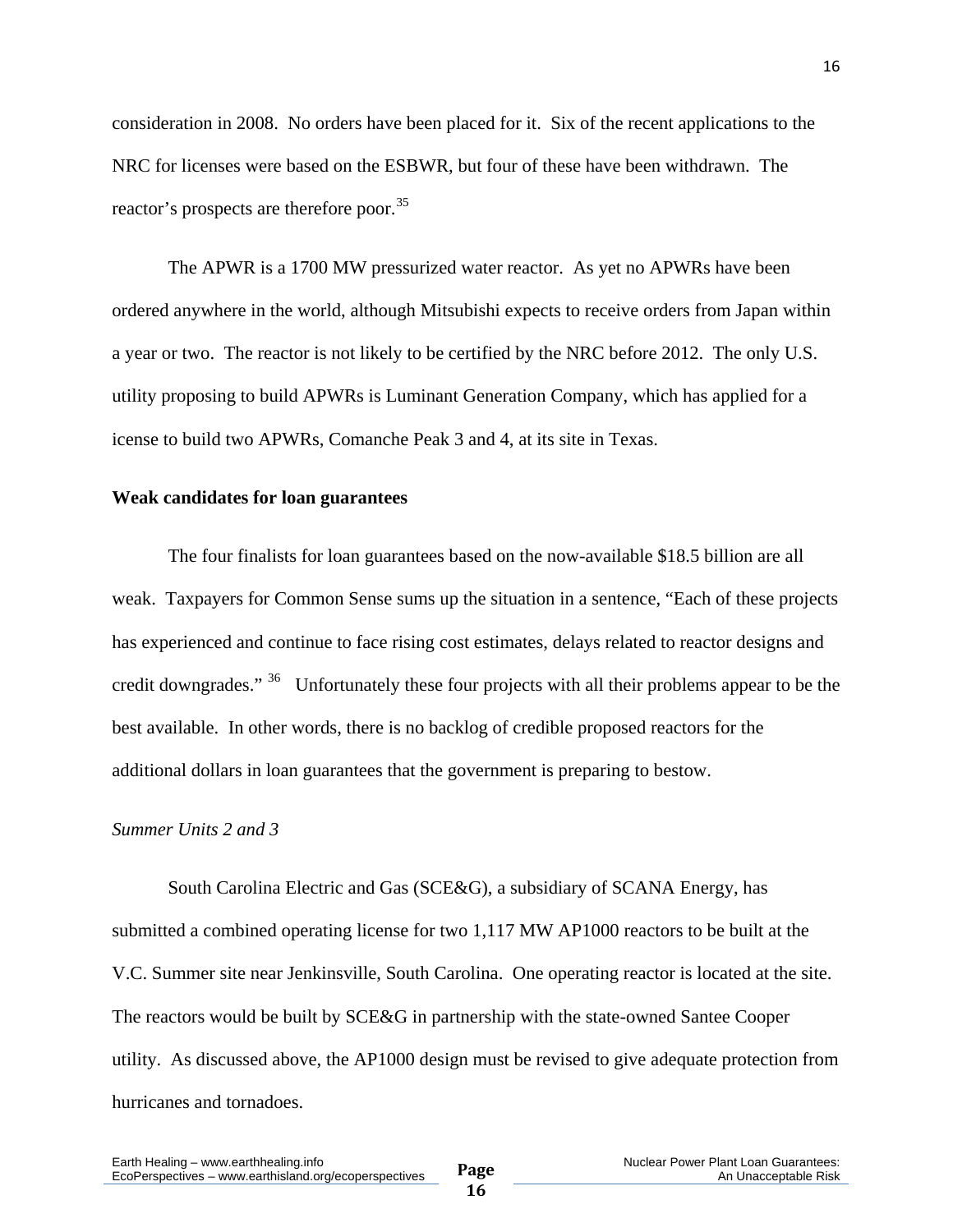SCE&G's early estimate of the cost for the two reactors was \$9.8 billion without financing and transmission charges. However, in May 2009 the company admitted that there could be a more than \$500 million increase. South Carolina Public Service Commission's approval of the Summer reactors in February 2009 and a CWIP law, forcing rate payers to pay in advance even if the project fails are being challenged by Friends of the Earth before the South Carolina Supreme Court. A hearing is likely in March 2010, according to Tom Clements of Friends of the Earth.<sup>[37](#page-24-0)</sup>

#### *Plant Vogtle, Units 3 and 4*

 The cost of constructing Vogtle 1 and Vogtle 2, which went on line near Waynesboro, Georgia, in 1987 and 1989 respectively, helped to bring an end to the expansion of nuclear power in the 1970s and 1980s. The cost rose from an estimate of \$660 million for four reactors to an expenditure of \$8.7 billion for two.[38](#page-24-0)

 Now Southern Company intends to build two more units, each 1117 MW Westinghouse AP 1000 reactors, the same troubled reactor type proposed for Georgia. Southern Company would oversee construction and serve as the operator, but Georgia Power, a subsidiary of Southern; Oglethorpe Power Corporation; the Municipal Electric Authority of Georgia; and The City of Dalton, Georgia would share ownership.<sup>[39](#page-24-0)</sup> Georgia Power estimates that its  $45.7\%$  share of the cost will be \$6.4 billion, which would make the total cost for the two reactors \$14 billion. The company speaks of this as the "in-service cost," which appears to mean including financing. $40$ Through an intense lobbying campaign, Southern has pushed Construction Work in Progress (CWIP) legislation through the Georgia legislature. Under CWIP, the company will be allowed to pass to ratepayers \$2 billion in expenses over nine years after the planned plants are licensed.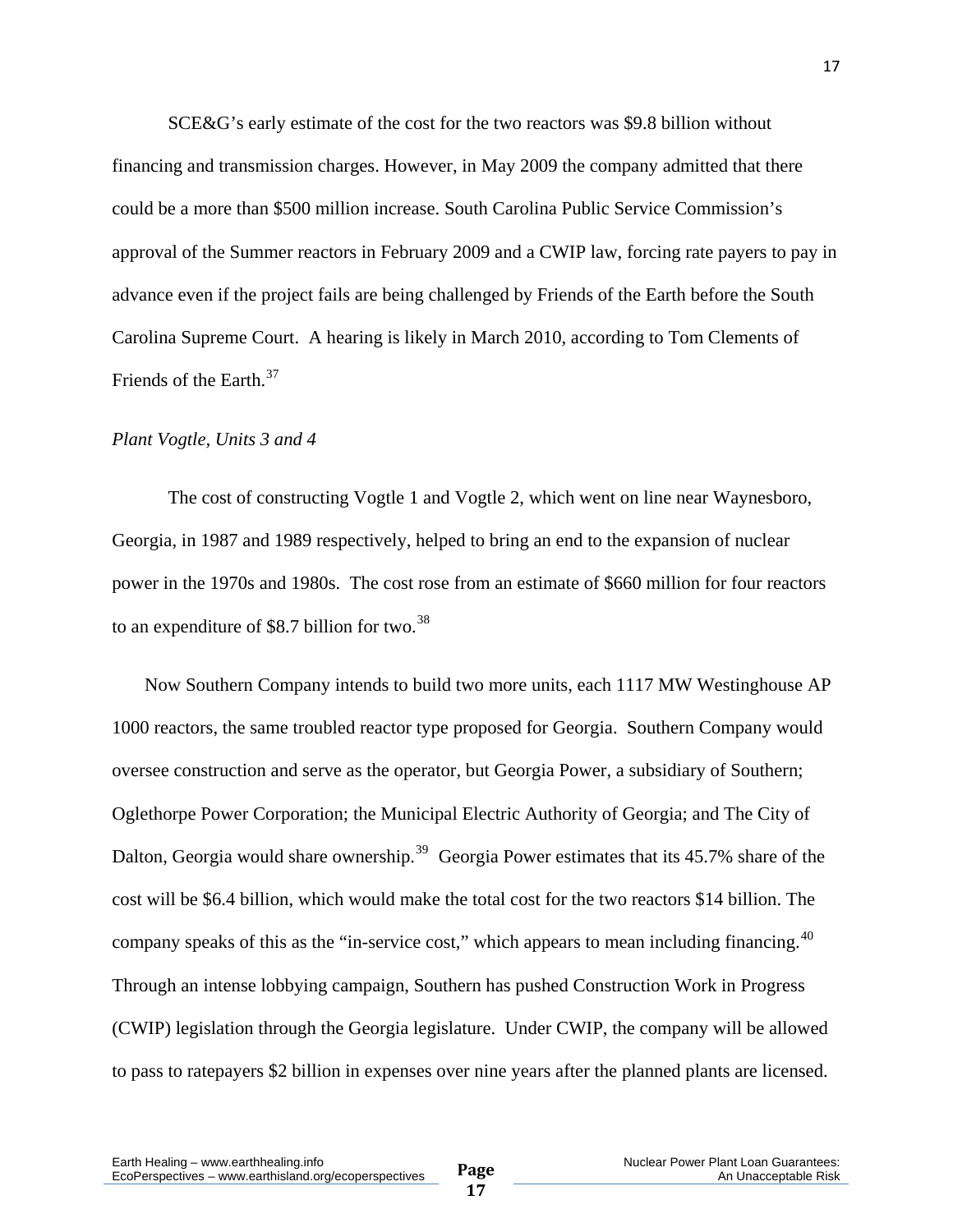The NRC approved Southern for an Early Site Permit in August 2009. Southern hoped to receive its combined construction and operating license (COL) in 2011, but problems with the AP 1000 are likely to delay the authorization. Furthermore, Southern's plans to begin operating the first reactor in 2016 and the second in 2017 may be derailed by lawsuits

#### *Calvert Cliffs Unit 3*

Unistar, a joint project of Constellation Energy and EDF  $^{41}$  $^{41}$  $^{41}$  is planning to build a 1600 MW Evolutionary Power Reactor (EPR). Michael Mariotte of the Nuclear Information and Resource Service reports that Constellation Energy has admitted that the reactor will cost \$10 billion, not including financing, and reports that PPL Electric Utility has projected that an identical EPR in Pennsylvania will cost \$13-15 billion, including financing. PPL's estimate works out to a staggering \$9,000 per kilowatt. As discussed earlier, the EPR reactor design is problematic.

 The foreign influence in Calvert Cliffs raises questions. EDF in 2009, with the approval of the Maryland Public Service Commission purchased 49.99% of Constellation. EDF's partnership with Constellation in Unistar was and is a 50/50 relationship. Therefore EDF now clearly dominates Unistar. The manufacturer of the EPR is the French energy giant Areva. The majority owner of both EDF and Areva is the French government. Unistar hopes to get part of its financing from the French government's export-import bank, a likely scenario if acceptable to US authorities, since French President Nicolas Sarkozy is personally marketing Areva's reactors abroad. The NRC has ordered hearings on the involvement of France in Calvert Cliffs to be held before the Atomic Safety and Licensing Board.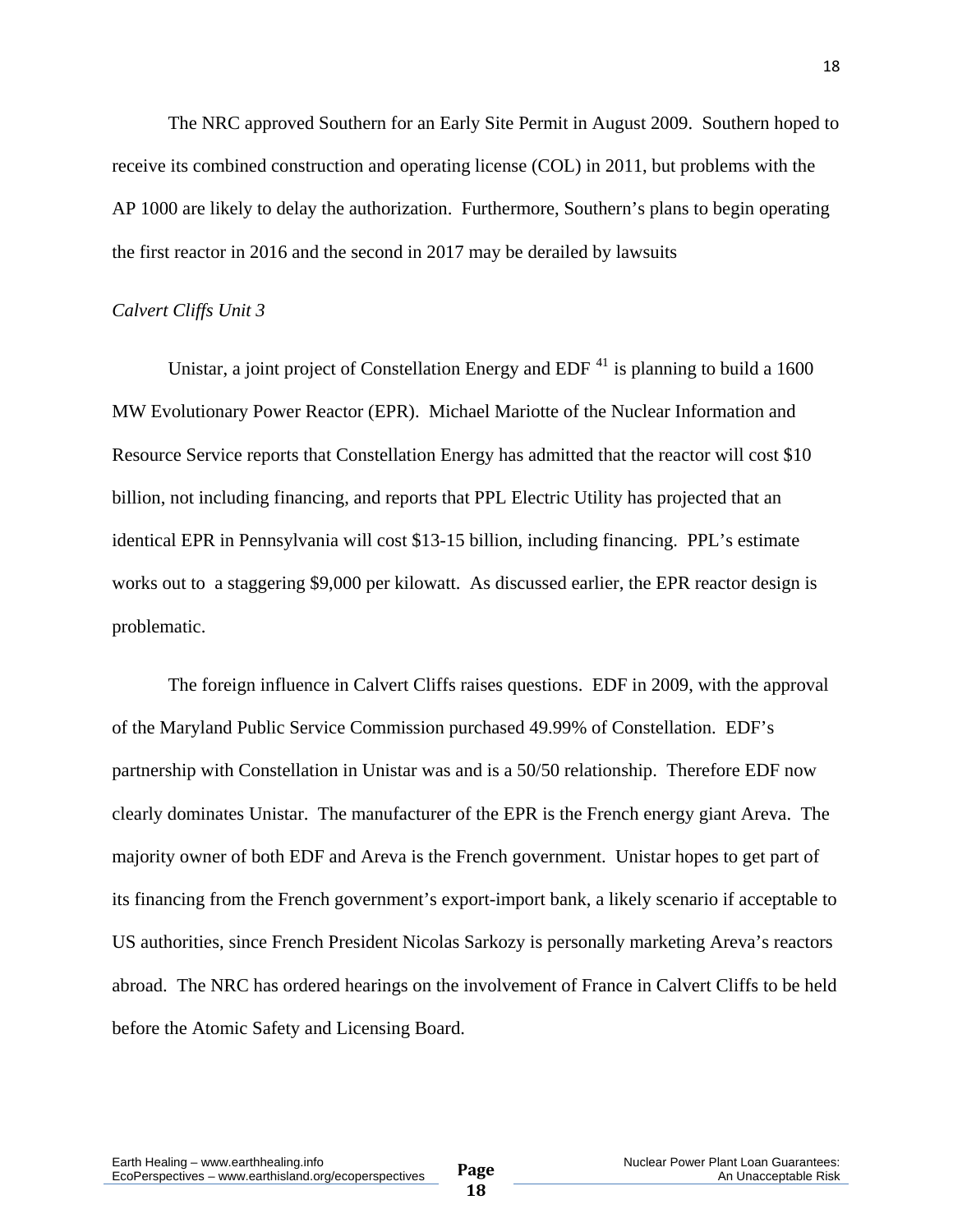In November 2009 Standard & Poor's Ratings Services downgraded Constellation's credit rating to BBB-, considered to be just above junk bond level, largely based on a condition that prevents Constellation from drawing money from its subsidiary, Baltimore Electric and Gas, if cost overruns occur at Calvert Cliffs or elsewhere.

#### *South Texas Projects Units 3 and 4*

 The San Antonio municipal utility CPS Energy in a joint venture with NRG Energy (itself in NINA, a partnership of NRG and Toshiba) is proposing to build two ABWR reactors, the only ABWR reactors currently planned for the United States. Each will be about1380 MW and located at NRG's South Texas Project Site near Bay City, Texas. (The reactors are to be manufactured by Toshiba.) As the result of a \$4 billion escalation in cost that NRG concealed from CPS, the two have become embroiled in a legal battle. An NRG press release of 2006 had given the cost as \$5.2 billion. CPS Energy wants to be able to withdraw from the venture but retain ownership of the money that it has already invested in the plant and of the plant itself. NRG is fighting this. Meanwhile, ratepayers are battling CPS over a proposed increase in their rates. NRG has suggested that DOE move forward on the application for a loan guarantee, because other investors may want to continue the project if CPS pulls out completely.[42](#page-24-0) The situation in February 2010 is fluid, however, and in mid-month, media reports indicated that CPS may decide not to withdraw from the reactor.

#### **Risk of default**

 "Federal loan guarantees do not reduce the risks associated with new nuclear power plants; they merely transfer those risks from the companies building the plants to taxpayers. The level of risk will depend on how many plants are built, the percentage of costs the government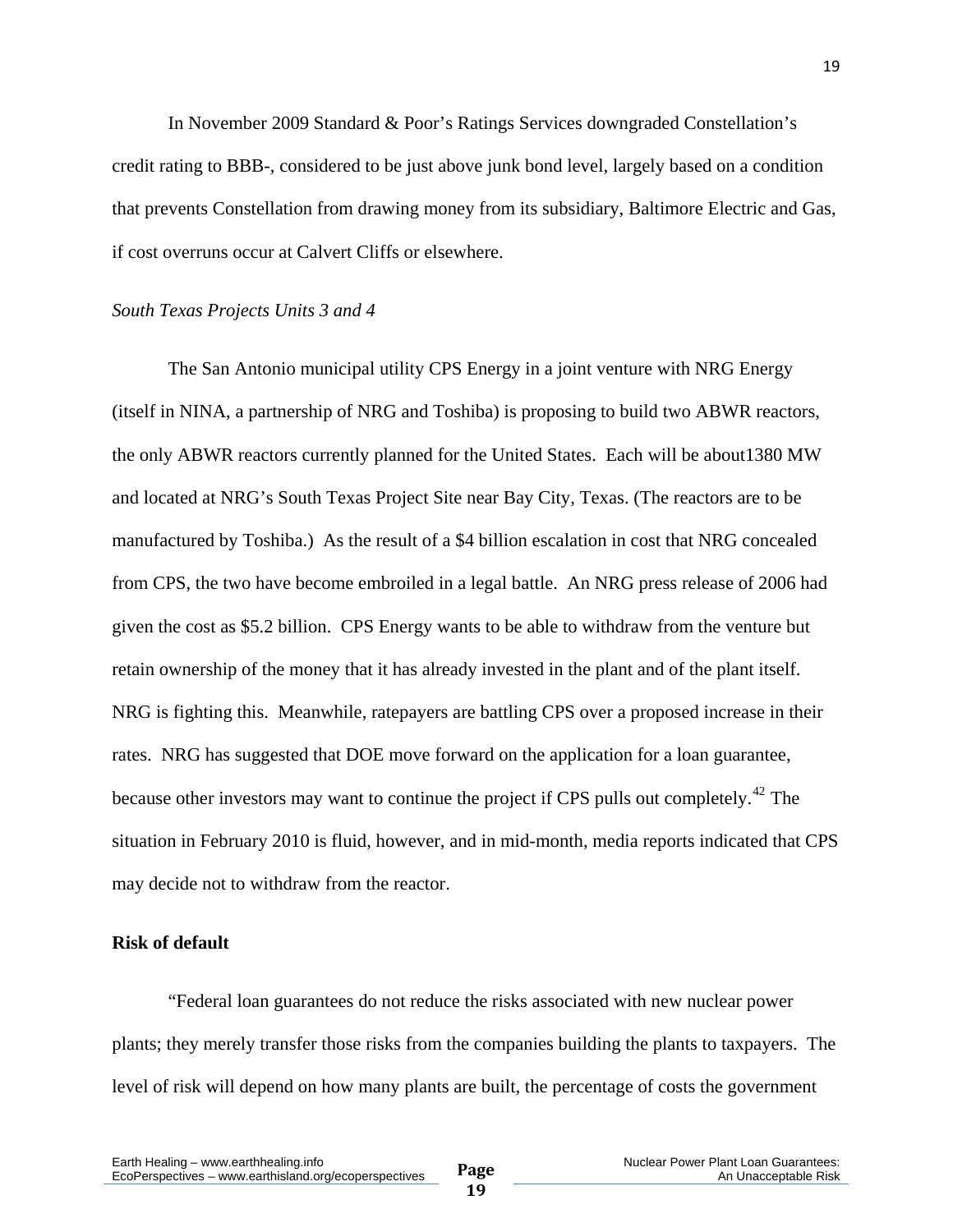guarantees and how many companies default on their loans," the Union of Concerned Scientists points out.<sup>[43](#page-24-0)</sup>

 The Congressional Budget Office stated in 2003 that it "considers the risk of default on such a loan guarantee to be very high—well above 50 percent."<sup>[44](#page-24-0)</sup> The situation has not changed, except that the CBO was writing in 2003 about projects that would be financed with 50 percent equity and 50 percent debt. Therefore private investors would presumably be cautious. Today we are looking at 80 percent debt and 20 percent equity, with loan guarantees covering as much as 100% of the debt.

 The Government Accountability Office in 2008 assumed a default rate of 50.85 percent and a recovery rate of 50 percent for the nuclear loan guarantee program. The percentages, taken together result in a loss rate of 25.42 percent of the sums guaranteed under the program.<sup>[45](#page-24-0)</sup>

#### **Dollar loss for taxpayers**

Given the potential problems ahead to the nuclear industry, the 25.42 percent figure now seems optimistic. However, the Union of Concerned Scientists has calculated the potential loss to taxpayers, on this basis. For one hundred new plants at the current average cost of \$9 billion per plant, the loan guarantees would total \$720 billion; for one hundred new plants at \$13.5 billion (assuming a 50 percent increase in today's average costs), the loan guarantee would total \$1.08 trillion. If approximately 25 percent is lost, the loss to the U.S. treasury and to taxpayers would be \$180 billion for the less expensive plants; and \$270 billion for the more expensive.

#### **A counterproductive approach to climate change**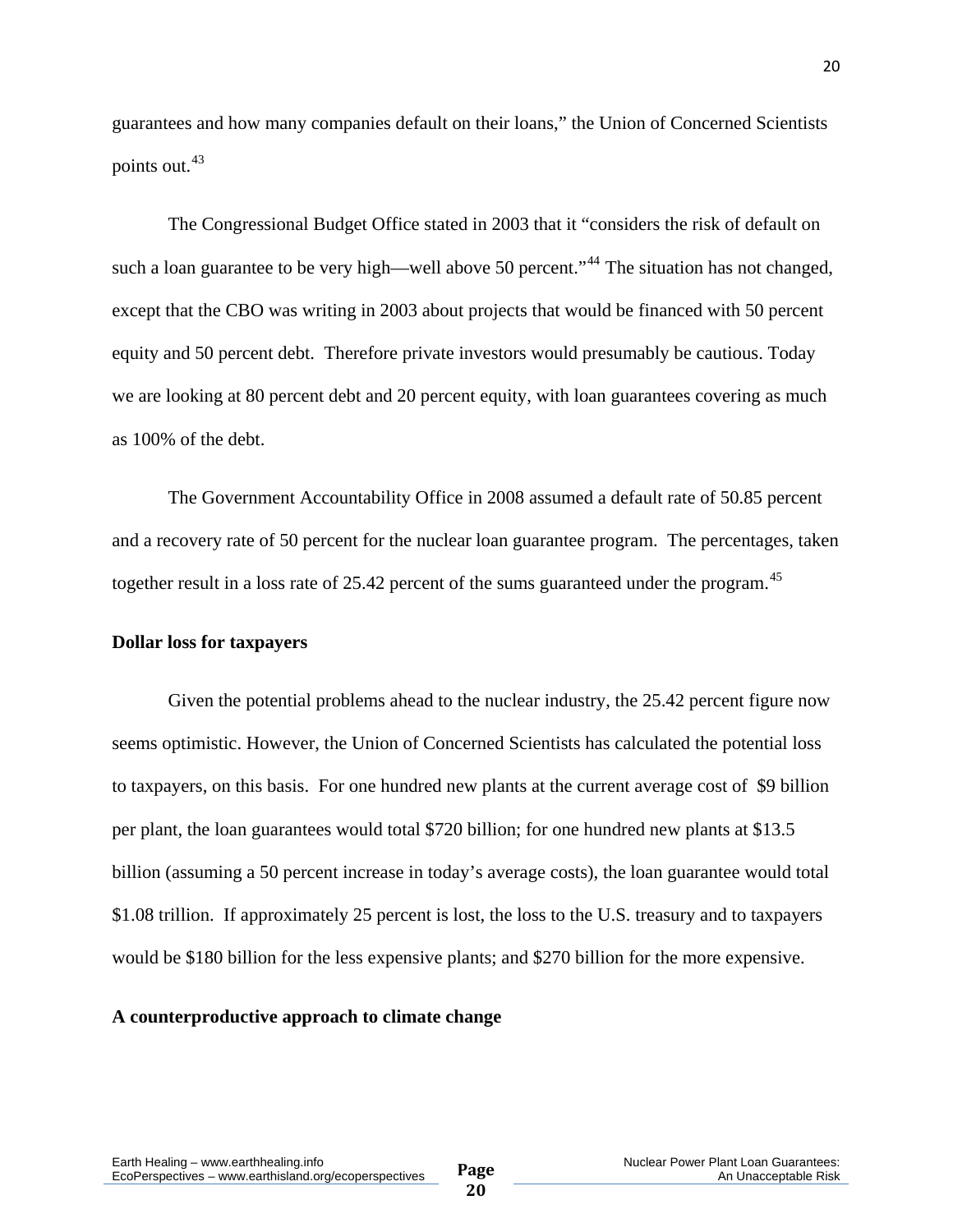The nuclear energy industry has fostered the idea that nuclear reactors are necessary to mitigate climate change. As a matter of fact, they would hinder the battle to slow climate change, because of the opportunity factor. Money spent on nuclear energy cannot be spent on efficiency and renewables, and efficiency and renewables are more cost effective than nuclear energy in replacing fossil fuels.

 The Nuclear Energy Institute and its spokespeople are fond of telling the public that the nuclear industry's electricity production costs are below two cents per kWh and thus below those of power plants fueled by coal and natural gas. In doing so they are speaking of completed plants. A major part of the cost of nuclear electricity lies in the cost of construction of the plant. The construction costs of plants now operating in the United States have already been paid off or transferred and are not part of yearly expenses. For new plants, they certainly will be, and in calculating the cost of new nuclear plants, the industry often fudges the issues by referring to "overnight costs," the cost of a plant if it were magically constructed overnight so that interest paid on loans, and the increase of expenses over time, such as the rising cost of materials, do not enter into the calculations. A far more accurate reflection of construction and other costs are what are called "busbar costs," "all the costs necessary to operate a reactor. These are the costs passed on to the consumer",<sup>[46](#page-24-0)</sup>. Spokespeople for the nuclear industry are fond of comparing the operating costs of the existing fleet of reactors or overnight costs for new reactors with busbar costs for renewable energy. A more accurate comparison is needed.

 Cooper, after comparing analyses of energy costs calculated by a variety of entities, states, "Given the overnight costs put forward by utilities, busbar costs would be in the range of 12 cents to 20 cents per kWh." On the other hand, improvements in efficiency cost about 2.5 to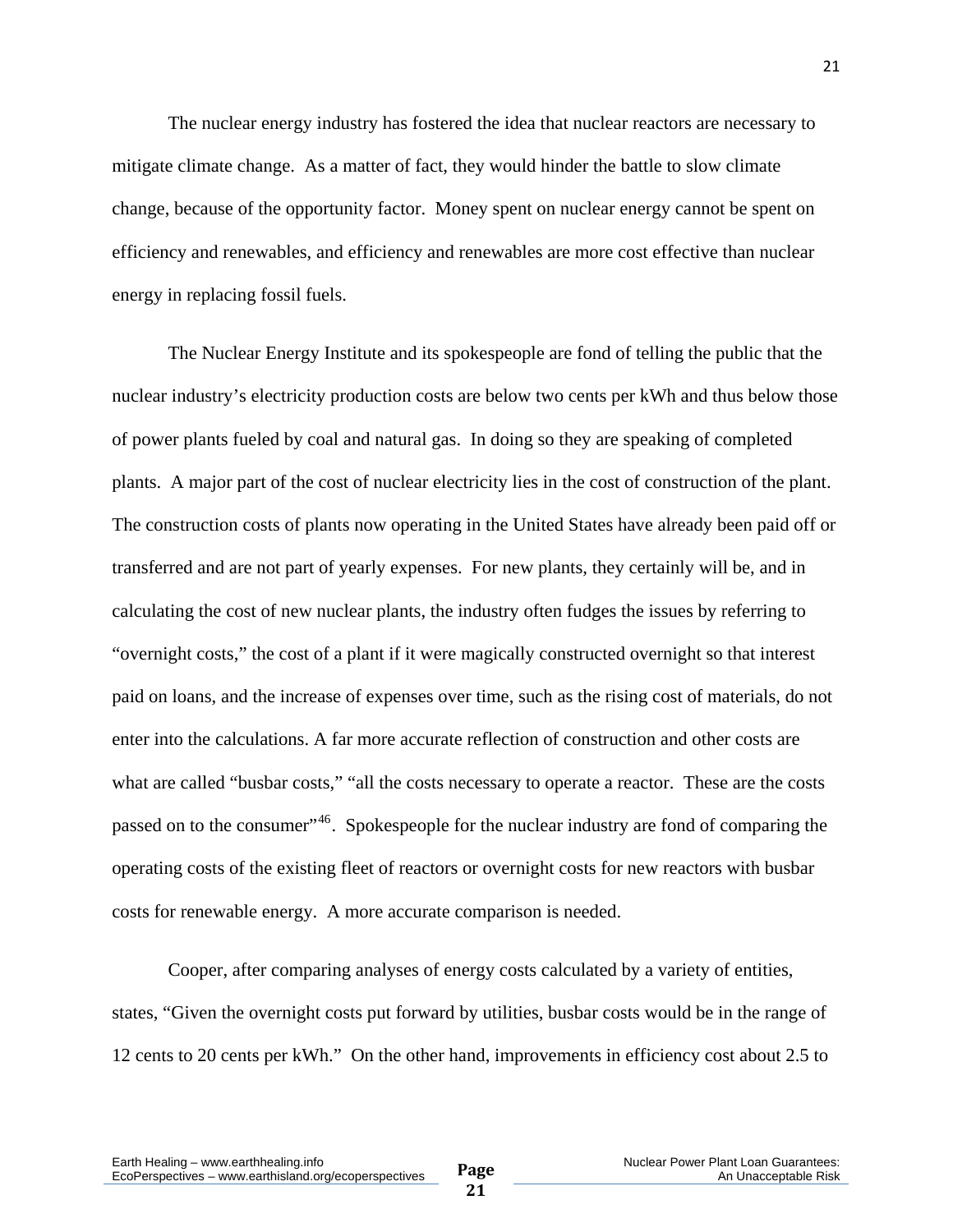5 cents and renewables, excluding solar photovoltaics, 7 to 10 cents per kWh. "Therefore the average cost of these alternatives is likely to be less than 6 cents per  $kWh.$ <sup>[47](#page-24-0)</sup>

 Actually, as Cooper notes, solar photvoltaics are not yet able to compete with nuclear power plants as regards cost. In several studies they have been found to be two to five times as expensive as nuclear reactors. However, they are likely to come down in price. The nuclear industry stresses that nuclear reactors may come down in price, but what is more likely is that renewable energy technologies will do so. Meanwhile, biomass, wind, geothermal, landfill, and some solar are "substantially" less expensive than new nuclear plants.<sup>[48](#page-24-0)</sup>

 Furthermore, they are available today, whereas nuclear plants will take years to build. A study by the Rand Corporation, not an environmental organization, projects that 35 % of the energy that the Energy Information Administration forecasts will be consumed in 2030 can be obtained from alternative, non-centralized sources.[49](#page-24-0) The Rand Corporation does not include efficiency as an option, but a recent study from the Union of Concerned Scientists does so. It posits that, in 2030, one-third of projected demand would come from energy efficiency, and that about a quarter of the remaining demand would come from new sources of renewable energy.<sup>[50](#page-24-0)</sup> In other words, renewable energy and energy efficiency measures would together meet more than 50% of demand in 2030.<sup>[51](#page-24-0)</sup>

 Wind energy showed phenomenal growth in the United States in 2009, as 9922 MW of wind power were installed. The new facilities raised the total installed wind power in the nation from 25,237 MW to 35,159 MW.[52](#page-24-0) *The newly installed wind power is the equivalent of six EPRs or almost nine AP 1000 reactors.* New nuclear plants are not needed and would not even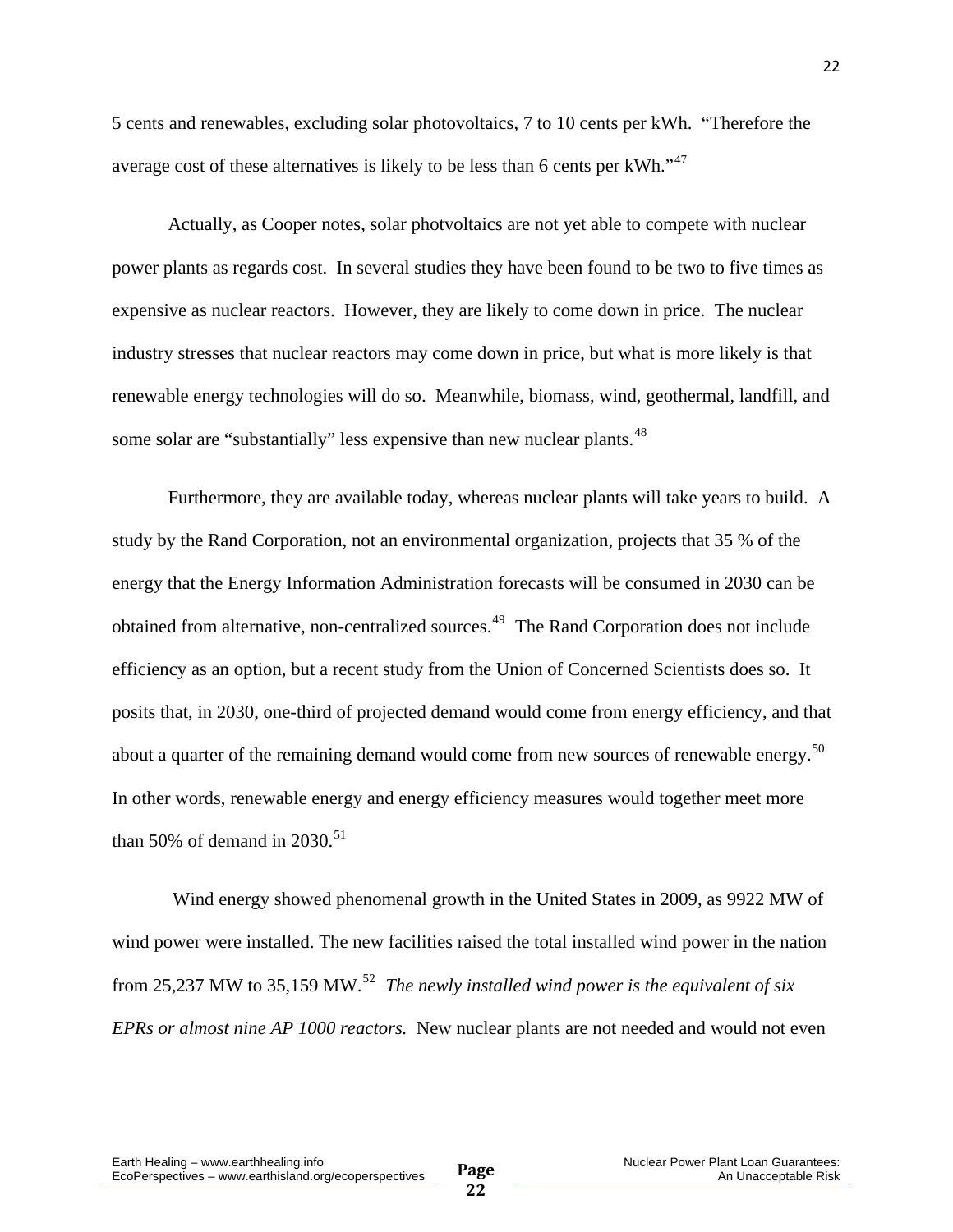<span id="page-22-1"></span>be part of the political discussion had they not been hyped and pushed by the nuclear energy industry and its supporters.

#### **Time to turn around**

Cooper points out that, when shown on a graph, the patterns of cost escalation for nuclear plants during the bandwagon market and in the twenty-first century are approximately the same. The big difference is that in the twenty-first century the plants have not yet been constructed. We are dealing with estimates rather than past expenditures. Therefore we have the opportunity to stop the waste of dollars and other resources and prevent the risk to the United States economy that a massive nuclear loan guarantee program would entail.

 Fiscal conservatives, safe-energy activists, and other concerned citizens need to work together to end the nuclear loan guarantee program. Phone calls and e-mails to members of Congress (the capital switchboard is 202-224-3121) and the administration (the White House comment line is 202-456-1111; the DOE switchboard 202-586-5000), letters and opinion pieces in newspapers, blogs and other postings on the Internet are needed now.

<span id="page-22-0"></span><sup>&</sup>lt;sup>1</sup> Mariah Blake, "The Bailout Goes Nuclear," Mother Jones, January 2010. Available online at http://motherjones.com/environment/2010/01/bailout-nuclear.

<sup>&</sup>lt;sup>2</sup> Nuclear Information and Resource Service, [Alert], January 27, 2009. Available online at http://www.nirs.org/alerts/01-27-2010/1.

<sup>&</sup>lt;sup>3</sup> Congressional Budget Office, "Cost Estimate, S. 1462," September 30, 2009, p. 9. Available online at http://www.cbo.gov/ftpdocs/106xx/doc10637/s1462.pdf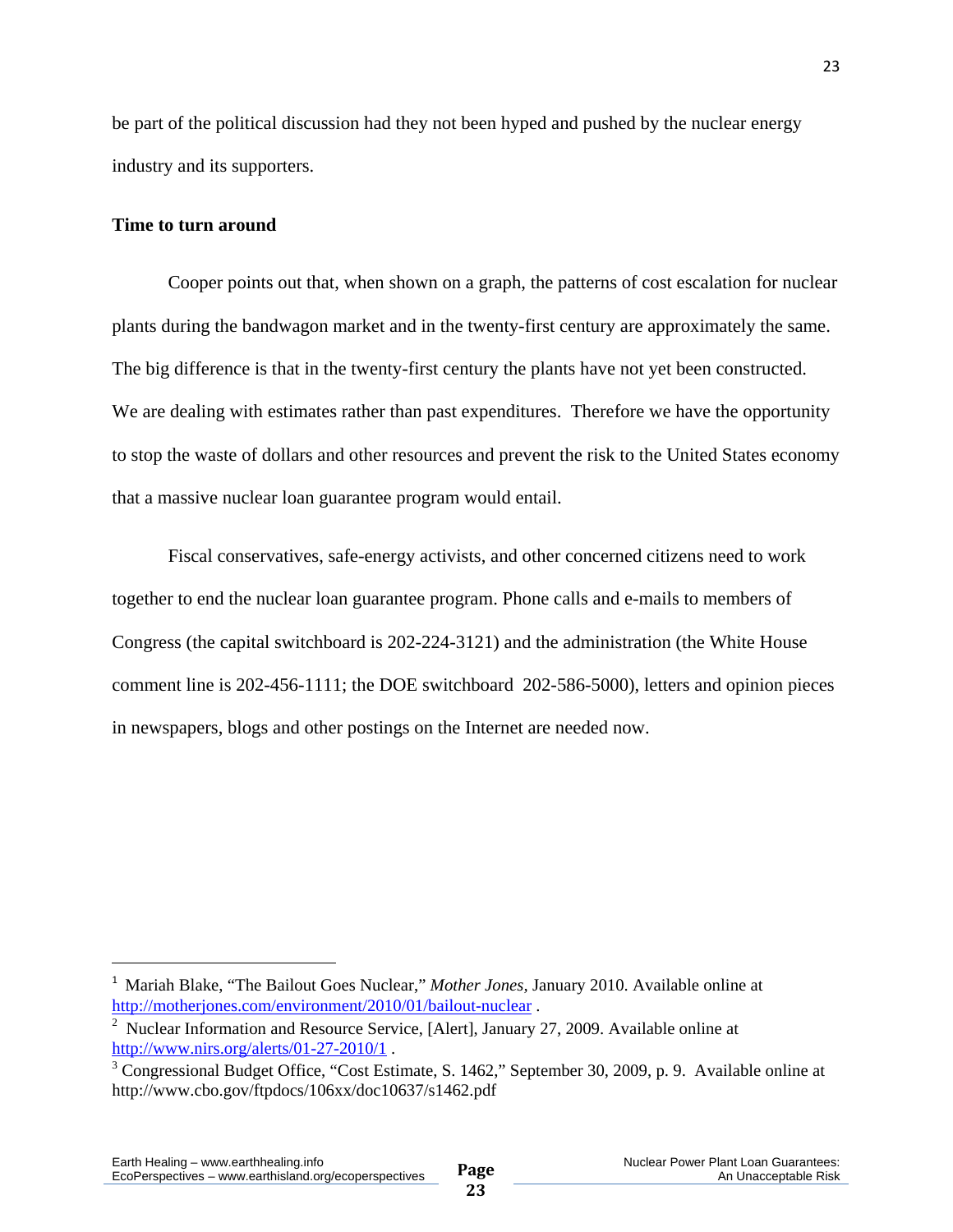4 Congressional Budget Office, 2009, p. 10.

<sup>5</sup> National Taxpayers Union, Taxpayers for Commonsense, The Nonproliferation Policy Education Center, and George C. Marshall Institute, Letter to President Barack Obama, January 29, 2010. Available [online.](http://www.taxpayer.net/resources.php?category=&type=Project&proj_id=3131&action=Headlines%20By%20TCS)

<span id="page-23-0"></span><u> 1989 - Johann Stoff, amerikansk politiker (d. 1989)</u>

 Government Accountability Office, *Department of Energy: New Loan Guarantee Program Should Complete Activities Necessary for Effective and Accountable Program Management*, GAO-08-750, July 2008. Available online at <http://www.gao.gov/new.items/d08750.pdf> . 7

 Schlissel, David, Michael Mullett, and Robert Alvarez, *Nuclear Loan Guarantees: Another Taxpayer Bailout Ahead?* (Union of Conerned Scientists, March 2009), p. 3. Available online at

http://www.taxpayer.net/projects.php?action=view&category=&type=Project&proj\_id=1651.

 $8$  The [final rule](http://www.lgprogram.energy.gov/FR-1703-Dec4.pdf) (www.lgprogram.energy.gov/FR-1703-Dec4.pdf) was published December 4, 2009, in 10 CFR Part 609.

 $<sup>9</sup>$  Schlissel, p. 19.</sup>

<sup>10</sup> Taxpayers for Common Sense, "Nuclear Subsidies Past and Present" [Fact Sheet], December 2, 2008.

 $11$  Judy Pasternak, "Nuclear Energy Lobby Working Hard to Win Support," Investigative Reporting [Workshop,](http://www.investigativereportingworkshop.org/investigations/nuclear-energy-lobbying-push/story/nuclear-energy-working-hard-win-support/) American University School of Communication, January 24, 2010. Available [online.](http://investigativereportingworkshop.org/investigations/nuclear-energy-lobbying-push/story/nuclear-energy-working-hard-win-support/)<br><sup>12</sup> Pasternak.

13 Pasternak.

<sup>14</sup> Schlissel, p. 7.

 $15$  Schlissel, p. 8

16 Mark Cooper, Institute for Energy and the Environment, Vermont Law School, *The Economics of Nuclear Reactors: Renaissance or Relapse?* (June 2009), p. 2. Available [online.](http://www.vermontlaw.edu/Documents/Cooper%20Report%20on%20Nuclear%20Economics%20FINAL%5B1%5D.pdf)

17 Cooper, p. 36.

 $18$  Cooper, p. 2. See also Schlissel, p. 8.

19 James Cook,"Nuclear Follies," *Forbes*, February 11, 1985. Quoted in Cooper, p. 13.

 $20$  Schlissel, p. 11.

<sup>21</sup> Union of Concerned Scientists. "Nuclear Loan Guarantees: Another Taxpayer Bailout?" Fact Sheet. May 2009. Available [online](http://www.ucsusa.org/assets/documents/nuclear_power/nuclear-loan-guarantees-_fact-sheet_.pdf). See also Schlissel, p. 13.

 $22$  Schlissel, p. 1.

 $23$  Union of Concerned Scientists, p. 1.

<sup>24</sup> Mycle Schneider et al., *The World Nuclear Industry Status Report 2009*, commissioned by the German Federal Ministry of Environment, Nature Conservation, and Reactor Safety (Paris 2009), p. 52. Available online at http://www.bmu.de/english/nuclear\_safety/downloads.doc/44832.php.

<sup>25</sup> Peter A. Bradford, "Massive Nuclear Subsidies Won't Solve Climate Change," *The Cap Times*, November 3, 2009. Available <u>online</u>.

 $\frac{26}{100}$  Investors' comments in response to DOE notice of proposed rulemaking, July 2, 2007. Quoted in Schlissel, p. 19.

27 Peter Atherton et al., *New Nuclear—The Economics Say No* (Citigroup Global Markets, November 9, 2009). Available online at <https://www.citigroupgeo.com/pdf/SEU27102.pdf> .<br><sup>28</sup> "DOE NP2010 Nuclear Power Plant Construction Infrastructure Assessment" October 21, 2005, cited

in Schneider et al., p. 28.

 $29$  Schlissel, p. 18.

 $30$  Schneider et al., p. 43.

<sup>31</sup> U.S. Nuclear Regulatory Commission, "NRC Informs Westinghouse of Safety Issues with AP1000 Shield Building," *NRC News*, no. 09-173, October 15, 2009. Available online at

<http://www.nrc.gov/reading-rm/doc-collections/news/2009/09-173.htm> .<br><sup>[32](http://www.nrc.gov/reading-rm/doc-collections/news/2009/09-173.htm)</sup> Citi Investment Research and Analysis, "New Nuclear—The Economics Say No," November 9, 2009, p. 3. Available online at<https://www.citigroupgeo.com/pdf/SEU27102.pdf> . 33 Schneider et al. p.7.